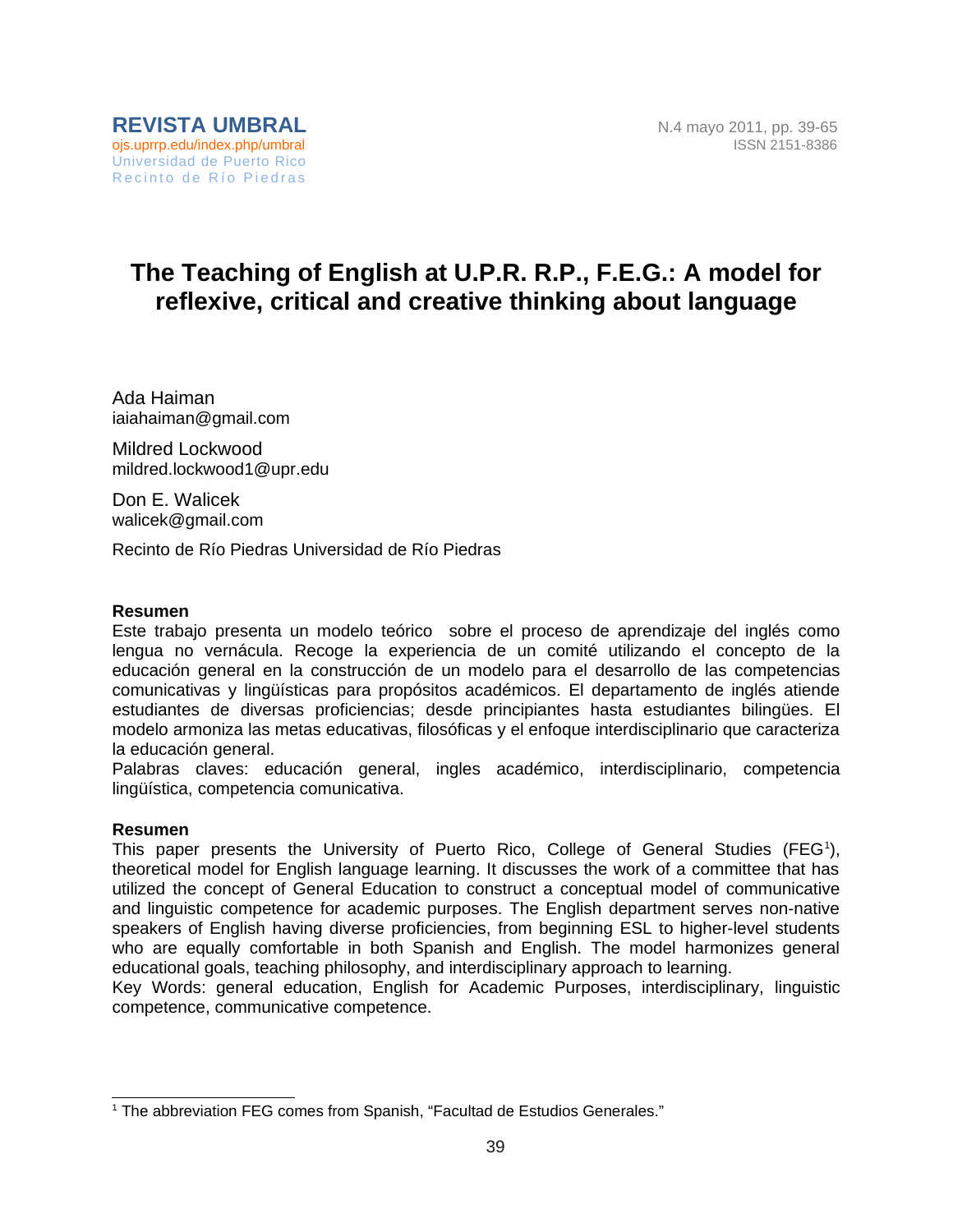### **Introduction**

The University of Puerto Rico, Rio Piedras Campus (UPRRP) English Department at the College of General Studies (FEG) serves non-native speakers of English having diverse proficiencies--from beginning ESL students to higher level, bilingual students who are equally comfortable in both Spanish and English. As detailed below, the UPRRP-FEG English Department has constructed a conceptual model of communicative and linguistic competence to harmonize our educational goals, philosophy, and interdisciplinary approach to teaching. The model is compatible with all levels of required first-year General Studies English and represents the conceptual system informing our practice.

English education at FEG prepares students for entry into the academic speech community. In this social context, communicative competence has a specific meaning; it refers to *the use of the English language appropriately, meaningfully and intelligibly for academic purposes* (English for Academic Purposes, hereafter EAP). Significantly, the model does not focus on the teaching of social functions of English or approaches such as conversational English. The FEG goal is for students to be able to listen, speak, read and write critically in English and for them to acquire the linguistic knowledge and metalinguistic awareness that will allow them to independently use and grow in the language.

Academically appropriate language is thoughtful, coherent and inquiry driven. Expertise in the academic register is expected to transcend the academic speech community to influence the students' personal, professional and civic lives where habits of mind such as thoughtfulness, coherence, and inquiry will be useful in reading the broader world. Therefore, although not the focus, the expectation is that the competence students acquire has an application outside of academia as well.

Linguistic competence is developed in concert with communicative competence; knowledge of the social norms of language use are useless without *knowledge of the rules for sentence formation and combining required for mastery of standard English*.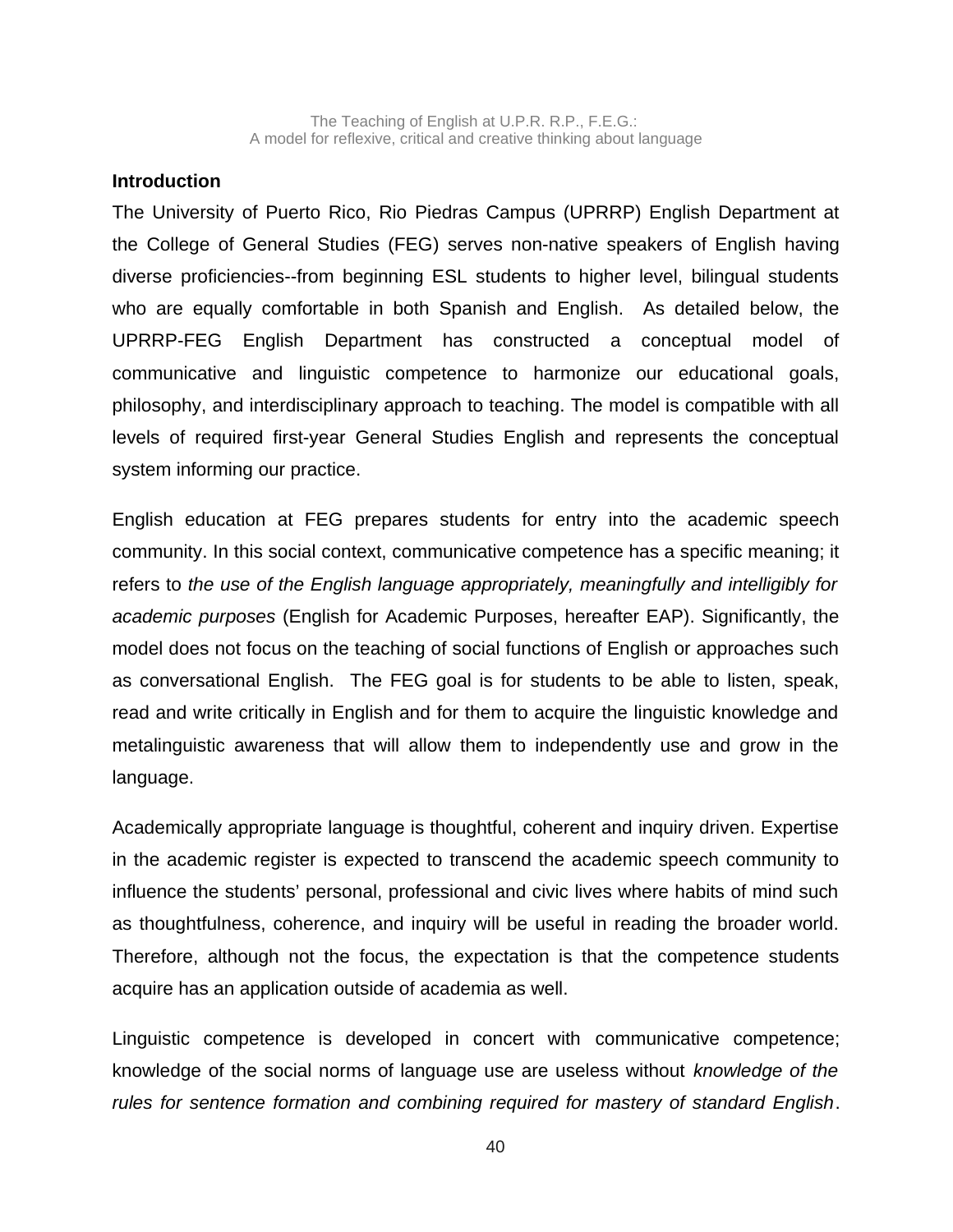#### Ada Haiman, Mildred Lockwood, Don E. Walicek

Without a minimum level of linguistic competence, communicative competence remains hypothetical because it refers to language use within a social context, i.e. the ability to combine words into meaningful sentences cannot be separated from contemplating the social register. Furthermore, linguistic competence in this paper also refers to *awareness of fundamental linguistic concepts about language as a system of signs that enables humans to talk about the world and ideas, displace themselves in time and space, and delve into the unknown*. In short, to be a competent EAP language user, students know what language is, how the linguistic system under study compares to their native language, what its norms of combination are and the specific demands of the academic register.

The freshmen served by the FEG will find little conflict between the norms of academic communicative competence in Spanish and in English<sup>[2](#page-2-0)</sup>. At FEG, both Spanish and English classes educate students to use language in academic settings; therefore, the courses in both languages converge in the area of communicative competence and, thereby, reinforce each other. They also converge as language courses; both teach about language as the primary human system of communication. This constitutes the academic content or object of study that serves to build linguistic, communicative, and intellectual competencies. The distinctive FEG interdisciplinary approach constitutes a third area of convergence as it nurtures dialogue across disciplines. The Spanish and English courses obviously diverge in the area of linguistic competence as each names a different system which is uniquely situated in contemporary Puerto Rico. As already suggested, and presented in the model below, linguistic and communicative competence constitute complementary and integrated goals in the FEG/EAP. These emerge and develop through the interdisciplinary understanding and study of the language.

In this model, all four traditional language skills (i.e., listening, speaking, reading and writing) are balanced and integrated. Students learn to listen and evaluate arguments,

<span id="page-2-0"></span> $2$ See Pousada (1994) for a full discussion of the complexity of learning to be linguistically and communicatively competent as new members of a speech community.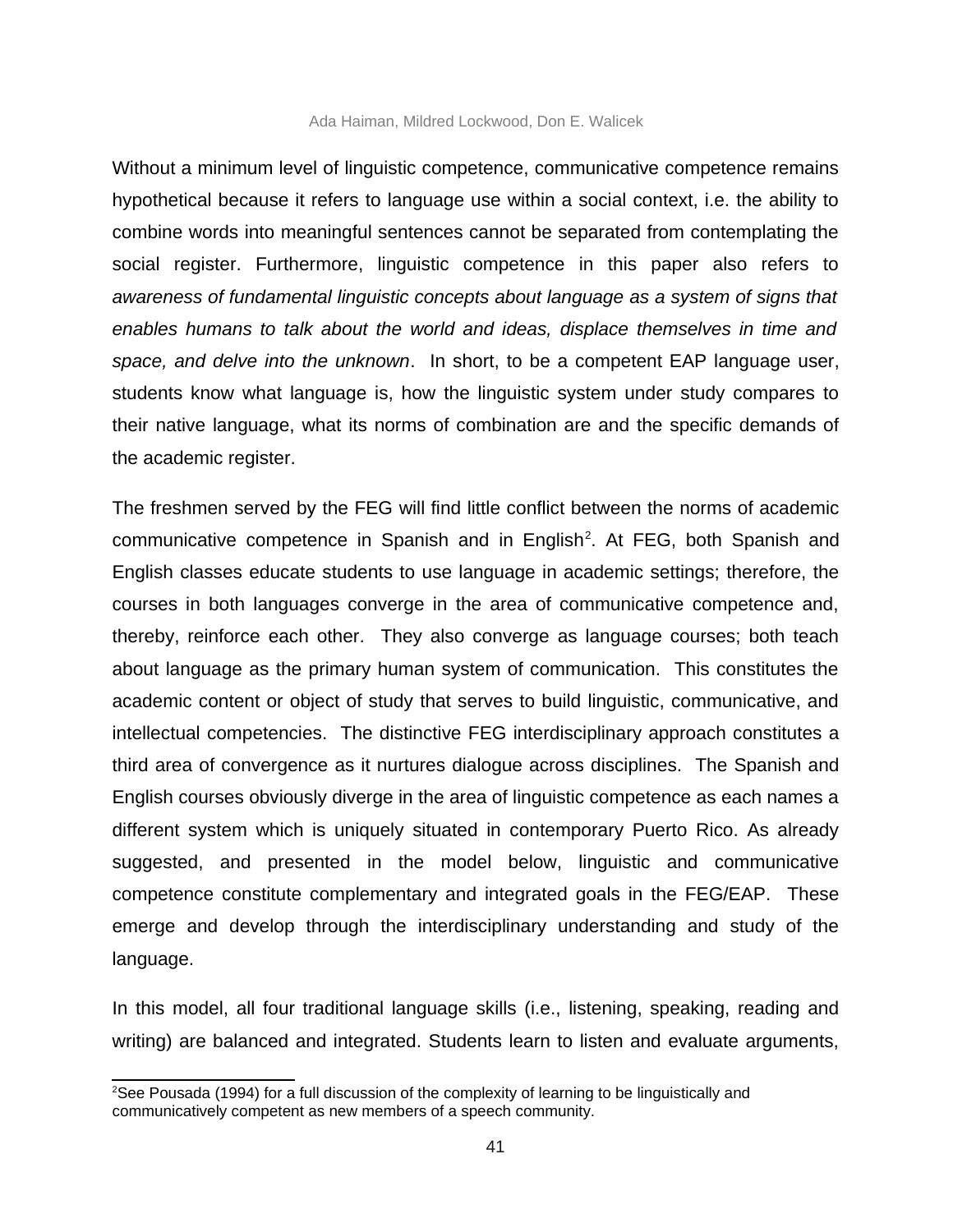ideas, and evidence provided orally and in writing, as well as to articulate and defend their own views. The better they know their object of study, the English language, and the norms of the academic speech community, the more meaningfully, intelligibly, democratically, and creatively they can use English for academic purposes.

This paper contextualizes and presents the process of constructing a model to inform departmental decisions about how to offer an educational experience in English that is simultaneously reflexive, critical, democratic and creative. It also discusses the significance of conceptualization and theorization as the foundation of a larger project. The conceptualization and creation of the aforementioned model is but the first stage in a five-stage process that will produce an intercommunicating array of models, procedures, and activities to guide and assess practices:

- 1. Conceptual model
- 2. Teaching model
- 3. Student assessment model
- 4. Design of staff training seminars
- 5. Staff assessment model

Needless to say, this is an ambitious project that will provide a more holistic view of our work and, of utmost importance, allow us to better serve students. This article shares our experience to promote similar conversations elsewhere. Below we present the first stage in this ongoing process of developing an integrated approach to EAP that ultimately offers our students a comprehensive and coherent curriculum.

The interdisciplinary background of the authors—education, linguistics and literature mirrored the FEG approach to knowledge. Each author looked at the model from their own informed perspective, shedding light on the deeper connections represented by the diagram. The more we looked at, tweaked, and discussed the model with other colleagues, the richer the process became and the more convinced we became of its usefulness. This conviction led us to write this paper to document and share this experience in the event that other language teachers may benefit from the process and its product.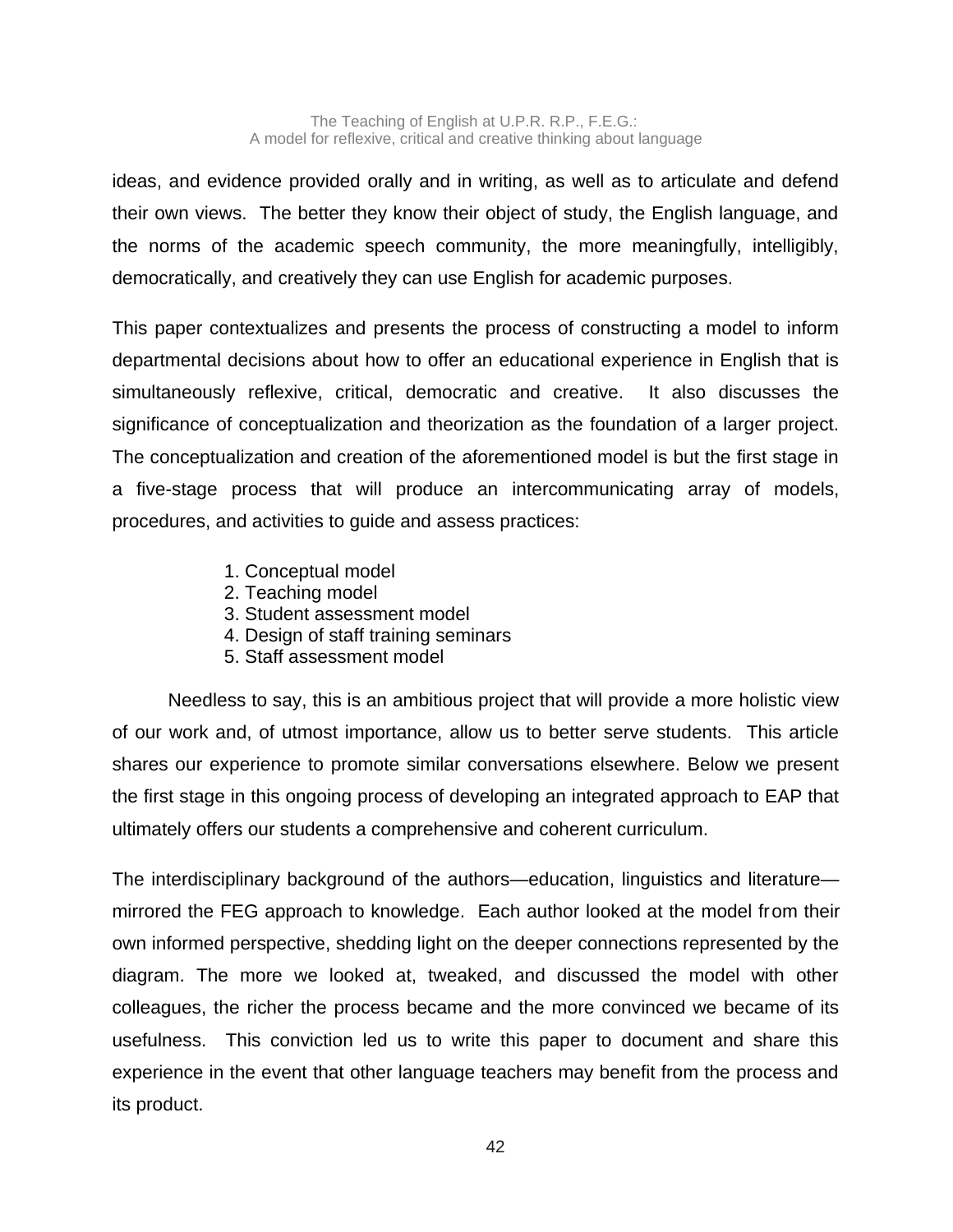#### **What is language education?**

All language education should transcend occupational need or quotidian, socially functional utterances to entail understanding of how meaning is made through language. It includes the knowledge about language and its use required to transform English into an instrument of thinking expressed as written and oral communication. Therefore, within this framework a simple, timely connection to the present or the individual learner's context does not suffice to make the teaching of English relevant and effective. Instead, language learning engages learners intellectually as well as affectively, so that the learners' knowledge is validated as it is transformed and, moreover, the language becomes useful outside the classroom: e.g., verbal exchanges, heightened awareness of language, appreciating different genres, reading and writing across the curriculum, and directing their own ongoing acquisition of English.

Linguistic awareness and collaboration are two mutually strengthening concepts in this model. They most directly connect to metacognition and attitudes, respectively. Linguistic awareness of how a language works and how it interacts with their native language leads students to understand the language learning process. A collaborative environment creates solidarity and removes stigma or shame thereby removing affective barriers to learning. Collaboration also underscores the dynamic, interactive, and democratic nature of learning and communication through language. In such a safe environment, where positive affect anchors intellect, teachers can create an experience of personal validation and group collaboration that will nurture learning. In this context, student errors are engaged productively in the learning process. In fact, these errors, as they occur spontaneously, can constitute the most productive part of a class. Although they may take us away from a planned lesson, errors are rich in nuance and relevance if the teacher seizes the opportunity to reflect upon what they reveal about student knowledge, intuition, interlanguage, and interference.

When students arrive in FEG classrooms in their freshman year, they have ideas about language and experiences with language that color their views about the task at hand.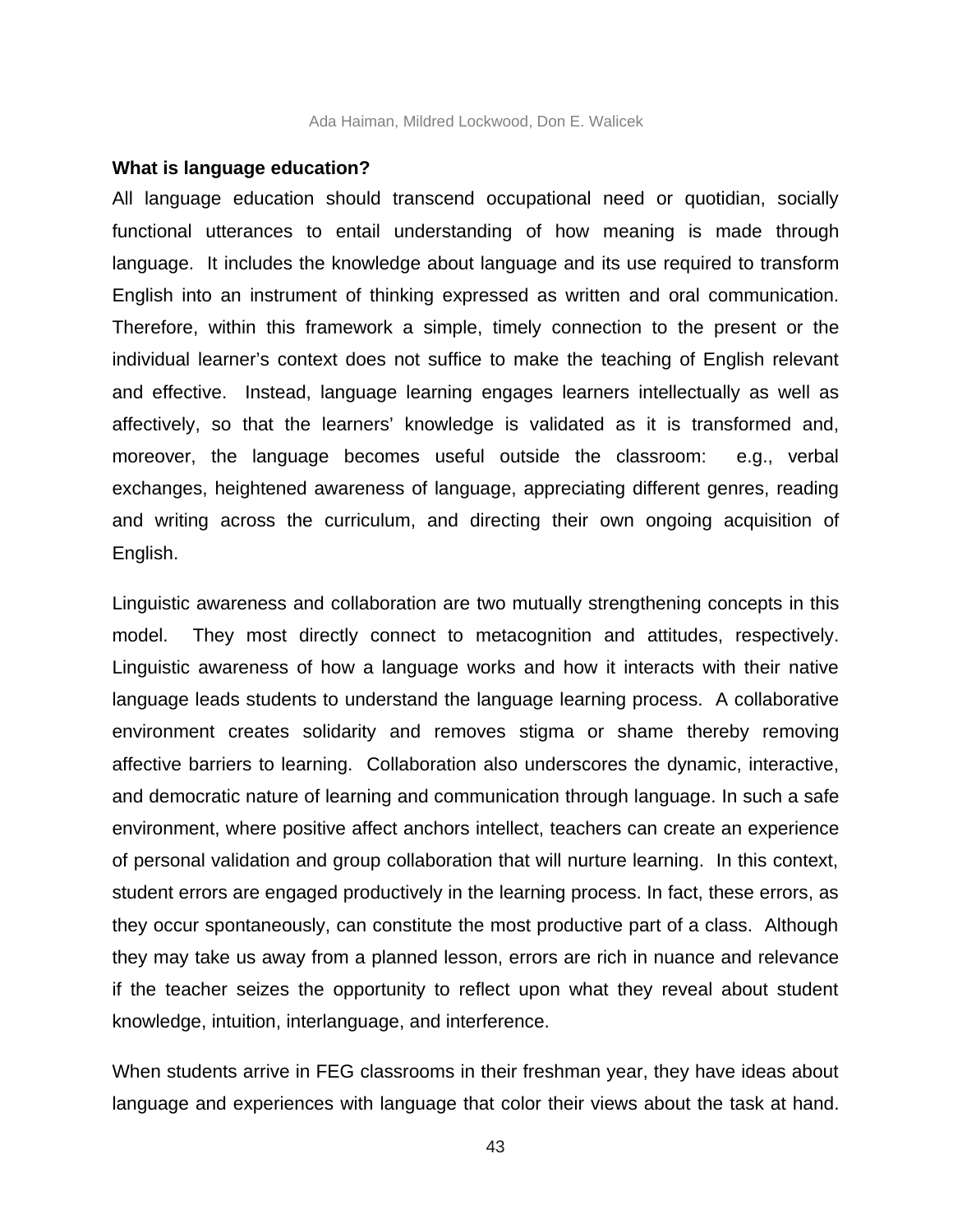Part of our job is to put the students' ideas in contact with the ideas of others: classmates, researchers in linguistics and other disciplines, and the teacher. This encourages students to become language learners that think and question rather than merely accept and imitate, that is language learners with a will to act. Reflection and the formulation of questions, therefore, take precedence over rules and correction. Much of this reflection comes from the very errors students make in class. These errors serve as rich raw material for reflection and cognitive growth in language.

In nurturing classrooms, metacognitive activities create awareness of strengths, weaknesses, common errors and the identification of personal barriers to learning. By learning to self-evaluate, self-monitor, and self-correct, students acquire a level of independence that allows them to take charge of their own learning.

# **How does critical thinking fit in?**

At FEG, we teach critical habits of mind by focusing on particular objects of study—on English, in the case of this model. Three fundamental concepts inform how we approach our object of study in FEG: integration, reflection and change. In this view, critical thinking is an attitude more than a skill, an attitude of passionate attention (McGuire, 1973; Pinar 1988) and passionate questioning of taken-for-granted beliefs. This requires attention to ideas as opposed to submission to authority. In this model, the integration of attitudes, metacognition, expertise, knowledge and creativity through interdisciplinary reflection produce changes in cognition, affect and will to act.

Critical thinking requires pushing students out of their comfort zones, disturbing them so that they will question the ideas they live by. Making connections across disciplines constitutes a fundamental step in developing this skill. Interdisciplinary connections underscore the complexity of the object of study and, moreover, the questions that have helped constitute it. In this way, learners acquire knowledge of what is known and better understand how this knowledge came into being. For example, an interdisciplinary look at language helps students better understand the task before them. To achieve this, the course may look at research in neurology that inquires into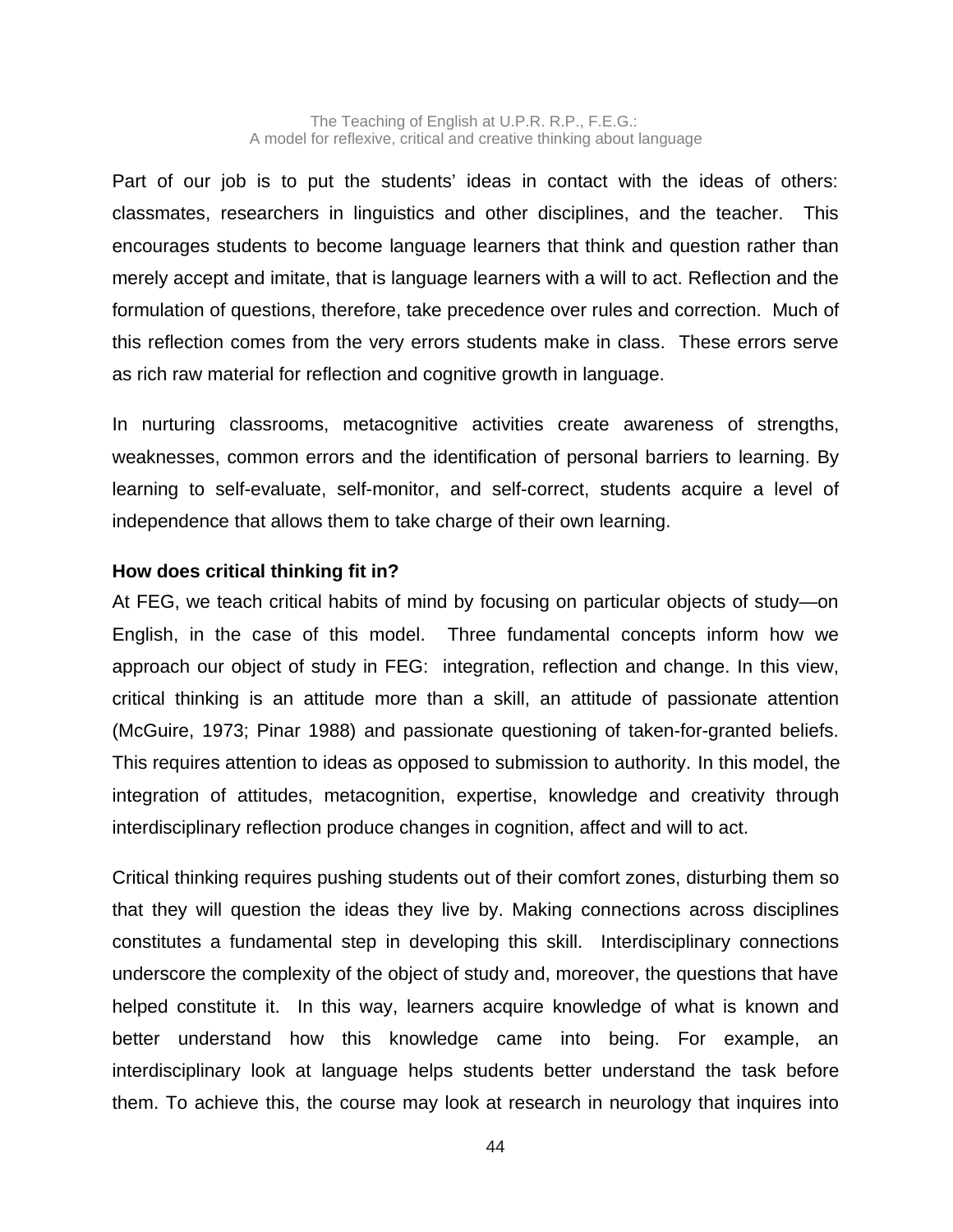#### Ada Haiman, Mildred Lockwood, Don E. Walicek

how and where the brain processes language. Reading about and discussing specific experiments done to answer questions about human language not only sheds light on the complexity of our object of study, it introduces students to academic inquiry. They can observe how questions are formulated and how they are answered. Prescriptive, rule-governed information on language, on the other hand, emphasizes following rules through a static view of correction. In contrast, engaging an understanding of the complexity of language, its creative possibilities and how knowledge is constructed offers a more discriminating awareness of language that gives students the tools to intelligently confront and master it.

The overriding idea here is that education should be a process of strengthening one's ability to interpret and transform the world. It should help students uncover questions about their own, unexamined ideas. This can be achieved by propitiating cognitive dissonance (Festinger 1957). When students are confronted with ideas that do not fit with what they already know and believe, they are forced to question the discourses they live by. As teachers, we initiate them into academic communicative and linguistic competence by welcoming them into a community of inquiry. We offer students new concepts to think through (Schumacher 1973). As educators, we engage our students in critically examining their own lives. By quarrelling with their texts (Brodber 1988) they uncover the unquestioned beliefs that direct their lives. In short, they learn to raise questions more than to find answers. They begin to critically construct their own thinking instead of consuming knowledge digested and spit out by authorities. This cognitively creative process characterizes critical thinking and constitutes a fundamental part of this model.

To conclude, critical thinking requires awareness of the discourses they think through as a first step in consciously retaining, refining, or discarding them. The teaching of EAP must include helping students inquire into how they speak, what they mean by the words and metaphors they use, and how their words and metaphors often contradict the very ideas they preach. As the cognitive sciences tell us, the conscious mind is but a small part of our mental makeup (Lakoff & Johnson, 1999; Turner, 1991; Gazzaniga,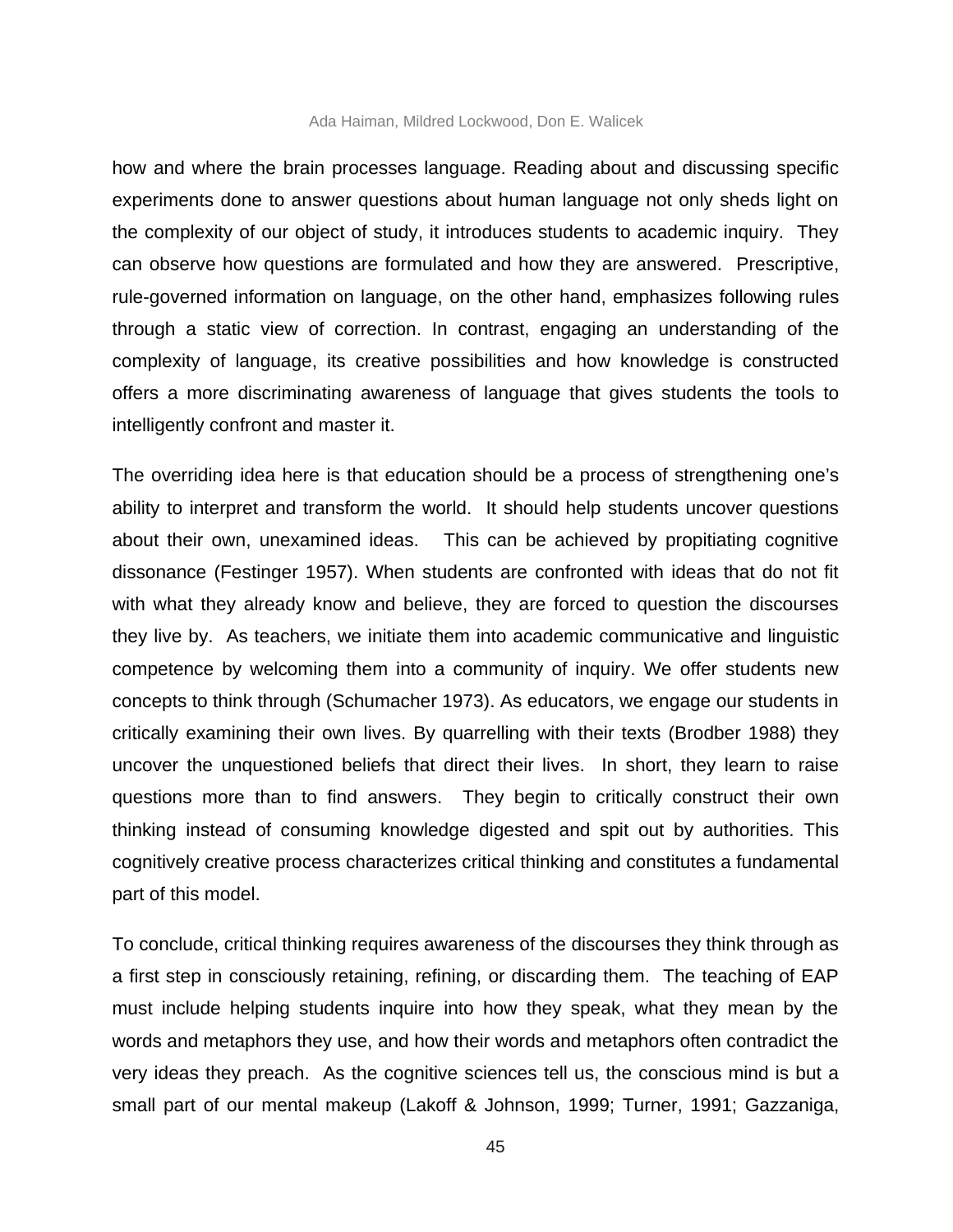1998). The greater part of mind consists of an unoriginal, dominant cognitive background of default concepts, images and categories anchored in social convention. These are the ideas we think and act through; these are the ideas the academic community interrogates, these are the ideas that will shape students' futures and the futures of others, therefore students should be put to the test of whether their ideas and language use advance or impede the attainment of a more just world.

### **How can this model be put into practice?**

The project described in this article began when the Dean of Academic Affairs requested that the FEG English Department prepare a teaching model for assessment. Working in conjunction with the Department's Director, it was established that an ad hoc committee would be formed to first produce a conceptual or theoretical model focusing on competence, one that would later inform decisions about curriculum development and student assessment. The assumption behind the project was that the initial formulation of an effective conceptual model of communicative and linguistic competence is necessary for improvements in the areas of teaching and assessment. Instead of adopting and adjusting rubrics from the US, this project strives to align the teaching of English with the needs of students at UPRRP and the goals and approach of FEG.

The early stage of this project included a series of three workshops on the effective teaching of English, "Teaching English - What Works?" These workshops, given over the course of a semester, were attended by approximately 35 full-time professors of English (approximately 95% of its teaching staff). The workshops focused on a competence approach to teaching. Each workshop encouraged professors to conceptualize competence within a holistic framework that differentiates competence and the teaching of isolated skills.

The first workshop, *Fundamentals for the elaboration of a model of communicative competence as a non-vernacular language*, was given in February 2010. Before it was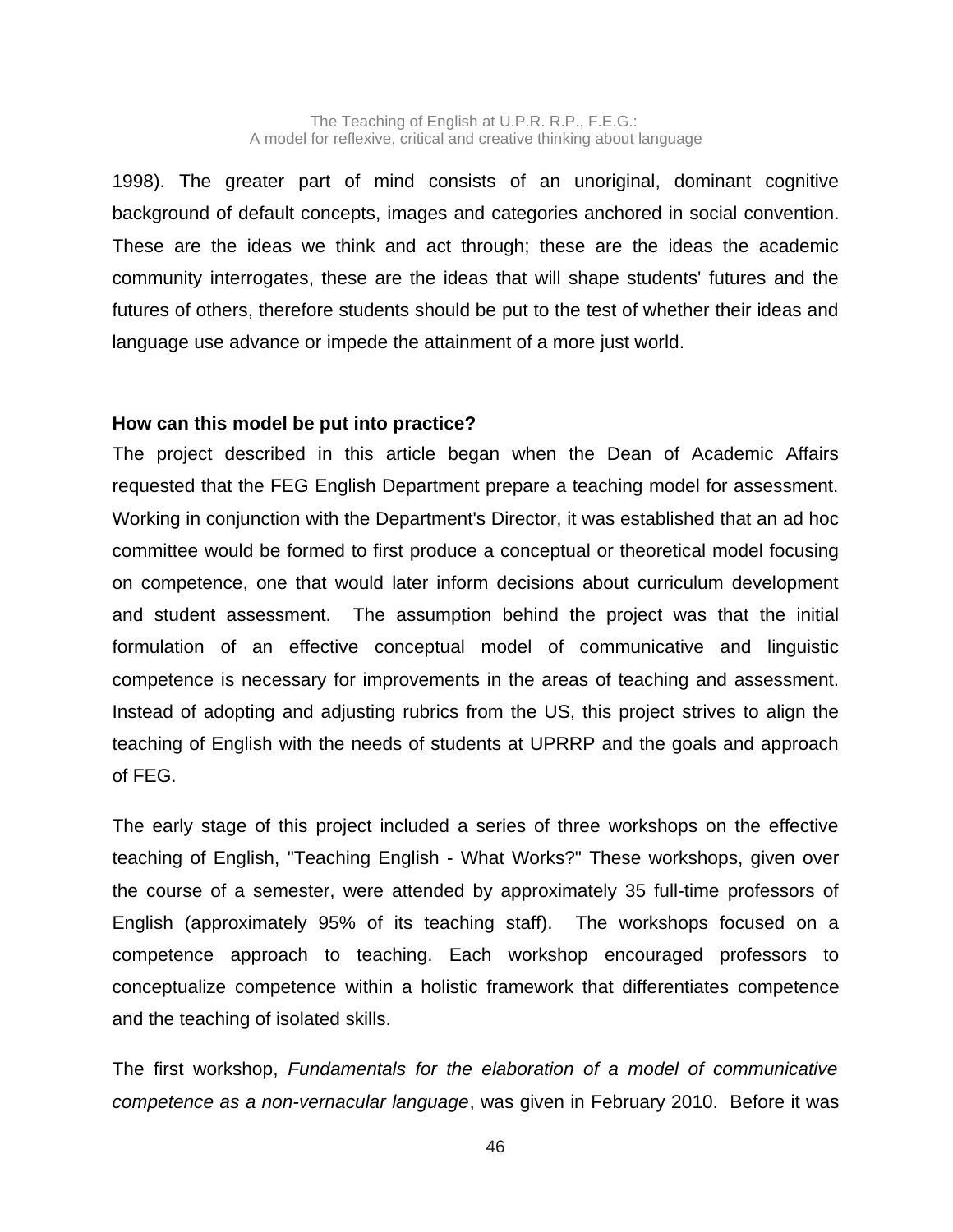#### Ada Haiman, Mildred Lockwood, Don E. Walicek

held, a committee of three people was formed to develop a theoretical model of communicative competence for use by our professors of English. The committee was designed to include faculty members at three different periods in their respective careers, senior, mid-career, and junior. Its members, the authors of this article, come from a variety of academic backgrounds, having professional training in the areas of education, linguistics, and literature. As suggested above, this diversity is crucial to the educational philosophy of the FEG.

During the first workshop, committee members noted the ambiguity of the term competence and observed that members of the department defined competence in a variety of ways. Discussion of these differences revealed distinct understandings of relevant scholarship in linguistics as well as questions about the connections between theoretical work on competence and assessment. In light of this confusion, this article provides succinct definitions of competence in the introduction.

The committee's work continued with the discussion of a variety of written materials. First among these were the written missions of our Department and the College of General Studies. It also reviewed the department's stated objectives alongside those of other academic institutions that teach English to non-native speakers at the college level. Reviewing these documents allowed the committee to identify connections between its main task and the fundamentals covered in the first workshop.

Early on committee members read and debated different views of competence. The committee met twice weekly for most of the semester. Readings on competence were complemented by studies published within the University of Puerto Rico, including materials recently published by FEG personnel (e.g., Rodríguez Beruff 2009, Vélez 2009, Haiman & Lockwood 2003-2004, Haiman 2006). This material defines and contextualizes General Studies within the most recent UPR-RP curriculum changes referred to as "the new bachelor's degree." These publications are significant because they establish what it means to state that the teaching of English in FEG is informed by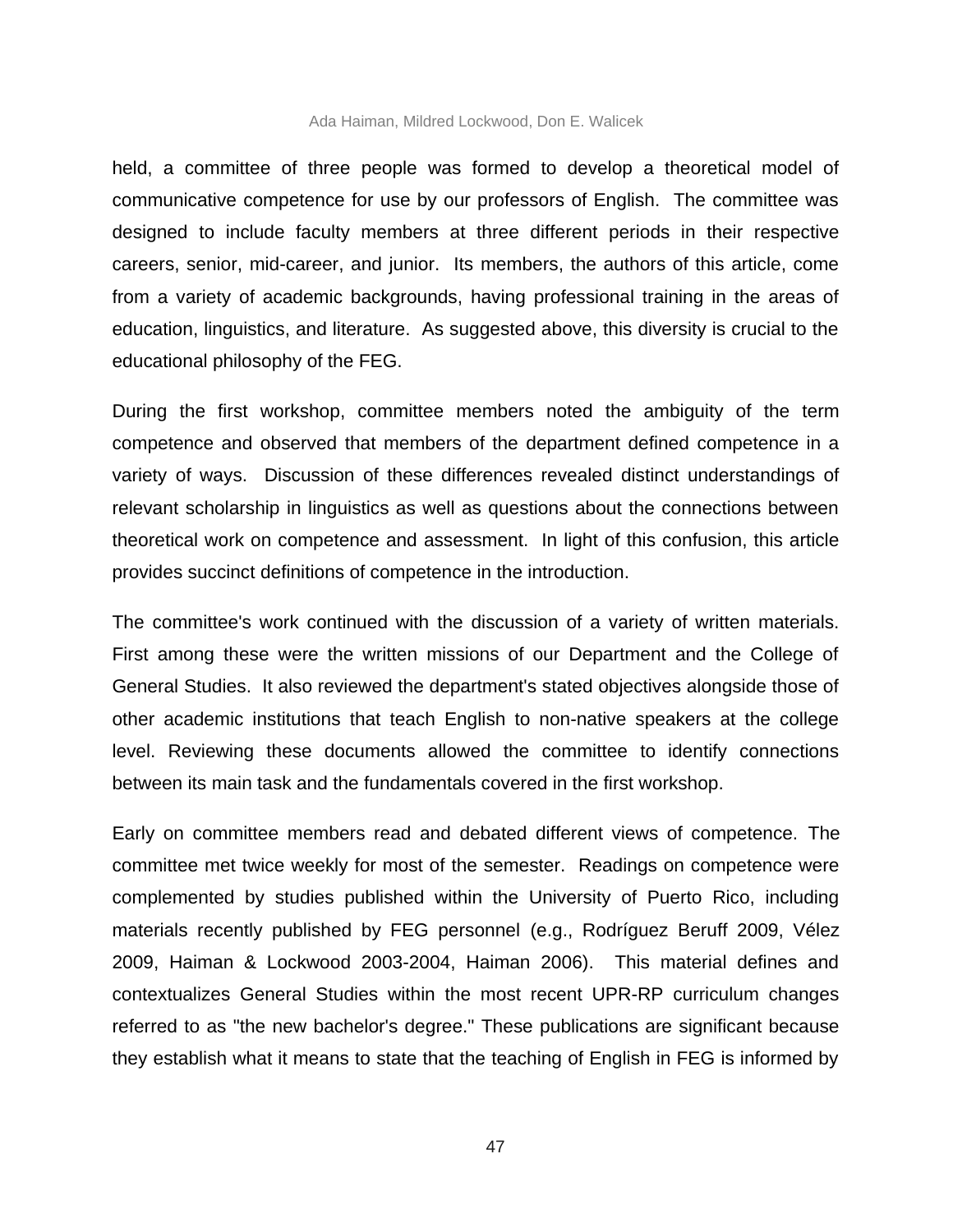### an interdisciplinary approach to learning, and academic investigation.<sup>[3](#page-9-0)</sup>

The process of completing these readings led to the reconceptualization of the main task as the development of a model of communicative and linguistic competence, rather than a model focusing on communicative competence alone. This shift responds to the committee's concern that the omission of explicit reference to linguistic competence goes against the integrative teaching philosophy advocated by the FEG. It also responds to concerns faculty members expressed at the initial workshop. At that time, some members asked whether an emphasis on communicative competence entails a shift away from grammar and practical knowledge of language structure, which is not the case. To further encourage an integrative view, the committee adopted three criteria (i.e., cognition, affect, and will to act) presented at the staff workshops by Dr. Angel Villarini based upon the scholarship of renowned  $19<sup>th</sup>$  century Puerto Rican educator Eugenio Maria de Hostos.

A progress report on the work of the committee was presented at a departmental meeting on April 14, 2010. At the meeting, two main issues were discussed: how to refer to "the English" taught in the department and the significance of communicative competence for teaching. After lively discussion and review of academic descriptions of English for Academic Purposes, professors agreed to adopt "English for Academic Purposes" to refer to the register and variety of the language taught in the department. The communicative competence we teach is that needed for academic work, not for social functions or other uses of English, although the academic register can be put to broader use. The second issue discussed focused on how English is taught. Next, faculty members agreed that the teaching of English has multiple and simultaneous objectives. The following description of these aspects, taken from a UPR report on linguistic competence (Grupo para el estudio de las competencias lingüísticas, 1998) was discussed and accepted:

<span id="page-9-0"></span><sup>&</sup>lt;sup>3</sup> Since education is a dynamic and ever-changing process the FEG approach has become increasingly transdisciplinary, but we choose to continue to use the term interdisciplinary because it is the term most prevalent in the relevant documents.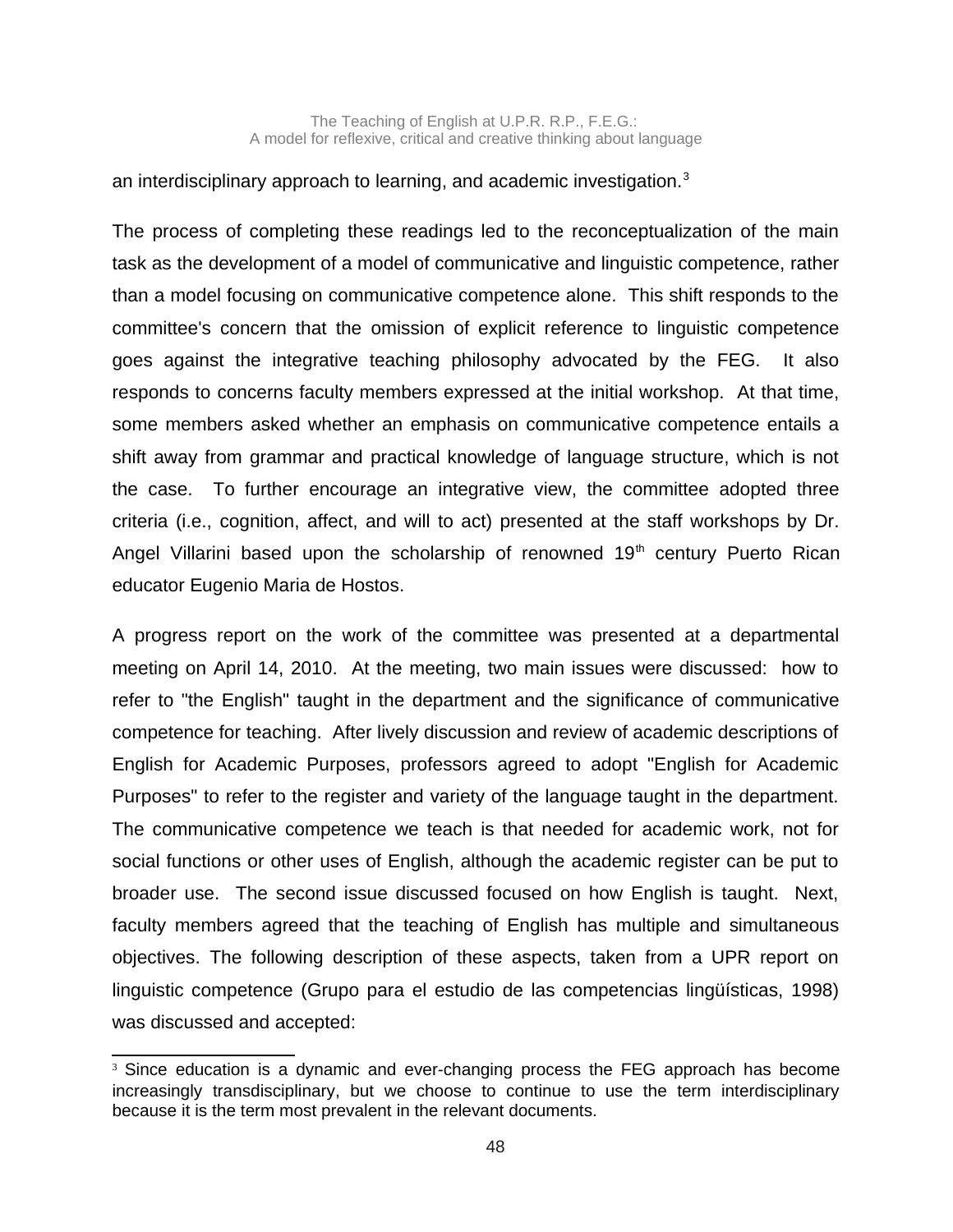A nivel universitario, esto nos plantea el examen y discusión de la función comunicativa de la lengua en el currículo universitario desde dos dimensiones: su aspecto instrumental y su aspecto académico, en relación a la enseñanza del español como vernáculo y del inglés, los idiomas que se espera que manejan los estudiantes del Recinto. El aspecto instrumental apunta hacia la función del hecho comunicativo integrado a las disciplinas, es decir como medio o vehículo para la adquisición de todos los conocimientos. En su aspecto académico, los dos idiomas se nos plantean como centro y razón de estudio, es decir como objeto de estudio.

At the university level, the communicative function of language should be examined and discussed from two dimensions: instrumental and academic. These two dimensions relate to the teaching of the Spanish vernacular and English, languages the UPRRP university students are expected to master. The instrumental dimension refers to the interdisciplinary communicative function as a means to the acquisition of knowledge. The academic dimension, on the other hand, centers both languages as the objects of study.

This model contemplates both dimensions, instrumental and academic, although the apparent division between them in the quote disappears in our model. Linguistic competence as defined in this paper integrates what the quote describes as the instrumental and academic dimensions; English is both a vehicle to the acquisition of knowledge and the object of study in the model presented here. Our concept of linguistic competence, which includes rules of English language use and knowledge of language in general, connects to both dimensions in the quote above as students have to become aware of the social norms and rules of English to attain instrumental and academic competence. When language in general, and English as a specific case, constitutes the object of study, linguistic and communicative competences arise as two complementary aspects of language to be mastered. Teaching either, outside the context of human language in general, leads to fragmentation and returns to more traditional, disciplinary forms of language education.

At the department's third workshop the EAP Committee presented a preliminary version of this model. Faculty members discussed and asked questions about it. Like the version presented here, the model set the parameters for documenting students' communicative and linguistic competence in English at the start of their academic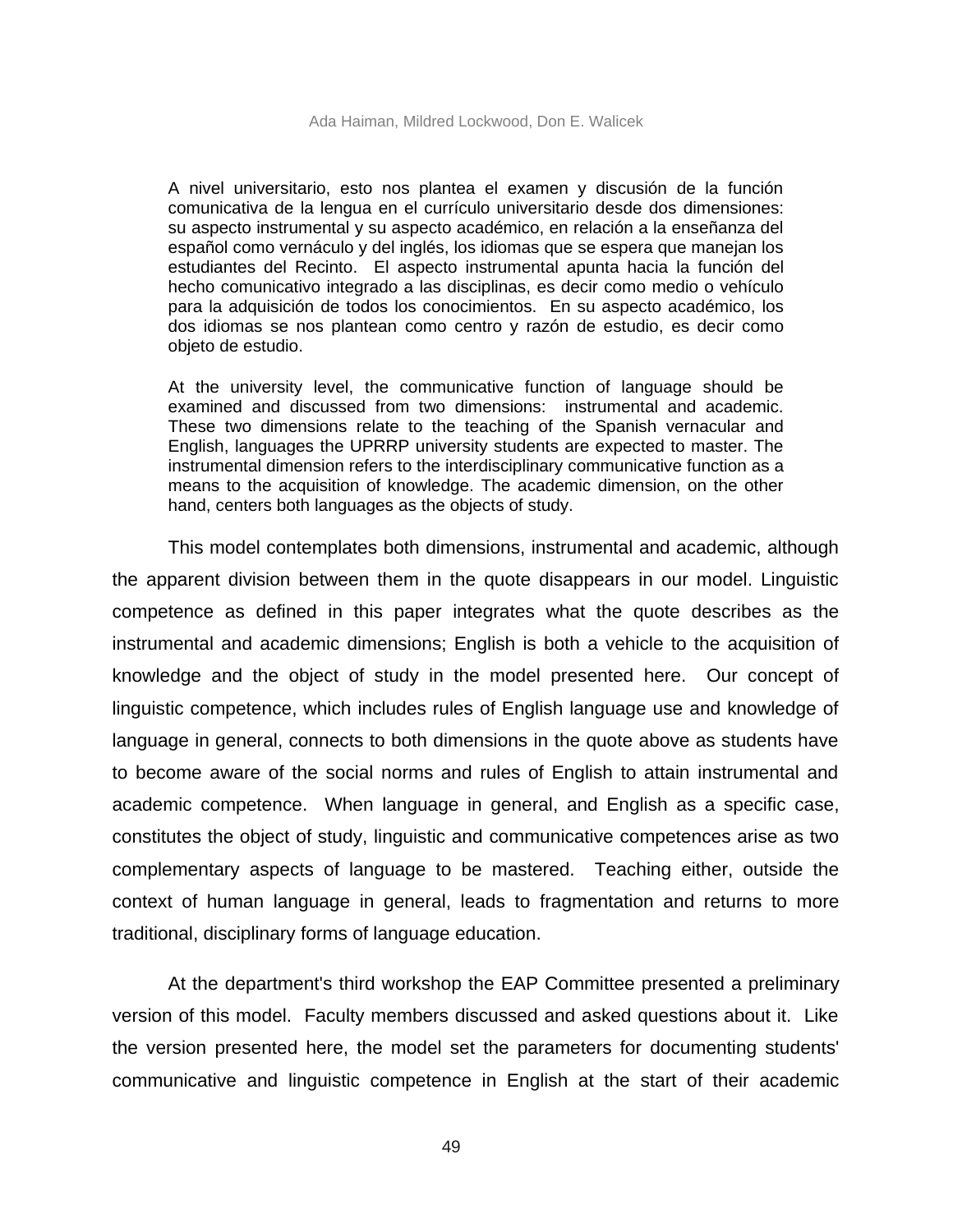careers. The presentation also explained that to develop the model further, we needed August entry-level profiles for each of the four levels of English taught in the department (i.e., Basic Intensive, Basic, Intermediate, and Honors). These descriptive profiles, an example of which is included below, document various dimensions of competence for speaking, reading, listening, and writing. The committee presented a working draft of the speaking component for a beginning Basic English student as a partial example of a profile, explaining that the generalizations in the descriptive profiles build on professors' experience and familiarity with student performance at each level. At the end of the meeting professors agreed to adopt the model and to use it in developing full student profiles during the following semester (August-December 2010).

At the beginning of the following semester, the EAP committee distributed a feedback form to the department. It allowed professors to identify points to be clarified and solicited comments on how the model might be improved. Based on the feedback, the EAP committee integrated the comments and refined the model.

It is interesting to note that within the committee and the wider department the collaboration required to produce this model simultaneously put the model into practice and found it to be effective. Like students, as we produced the model we were learning: we examined our own attitudes, read to acquire new knowledge, engaged in lively discussions, and reconciled our differences through metacognitive analysis to create a visual representation that captures the expertise we gained from the process. In the writing of this essay, all the dimensions of the model continued to stimulate thinking and the ongoing reformulation of ideas. Therefore, this experience convinces us that the model can have the same enriching effect in the classroom.

At the time of this writing entry-level profiles have been drafted and are under discussion.

# **An EAP Conceptual Model for the College of General Studies**

The EAP Committee met twice a week for an entire semester to develop this theoretical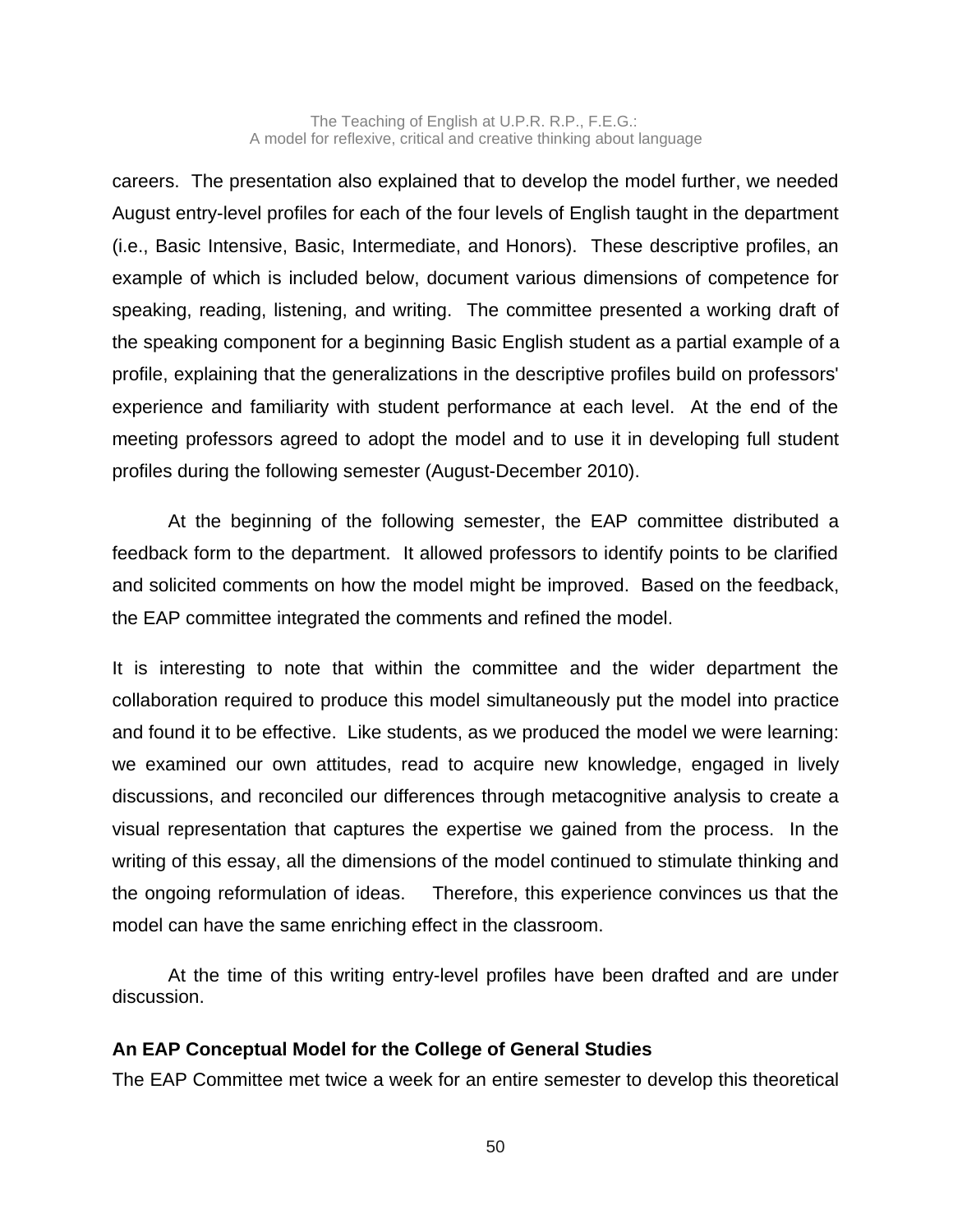model. The model had to capture and represent our reality at FEG. At FEG, the students look at the English language to discover interdisciplinary connections that shed light on it. The following model was submitted to colleagues for feedback. The discussion that ensued in the departmental meeting, subsequent level meetings, and in more informal encounters proved indispensable to making the committee's work inclusive. To represent our work at the English Department in the College of General Studies, we designed and submitted to our colleagues for discussion the following conceptual model:



5 Elements taken from Dr. A Villarini "Competences' Elements" Model

 $c =$  cognition;  $a =$  affect;  $w =$  will to action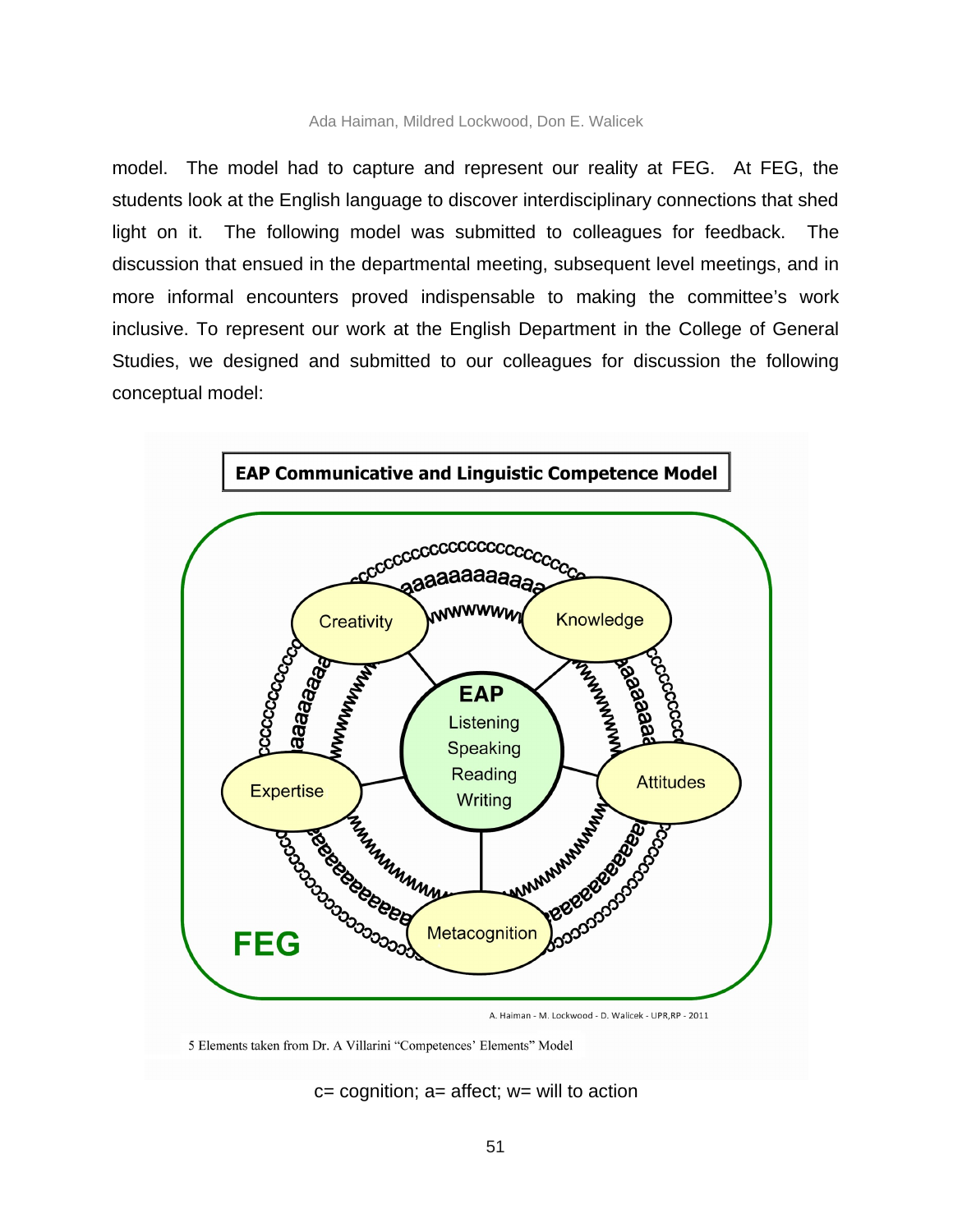The diagram offers a holistic approach to what we do in the FEG English Department. The diagram shows the students' EAP listening, speaking, reading and writing abilities at the center of the model. The four skills interrelate and connect with the five elements: knowledge, creativity, expertise, metacognition, and attitudes. They do so through cognition, affect, and will to act (CAW). Therefore, this model shows interaction among all parts and is embedded in the FEG interdisciplinary approach--the stronger the interaction among all areas of the model, the higher the communicative and linguistic competence of the student.

Skills refer to the practical ability to use the language when listening, speaking, reading and writing. However, the use of this term should not be interpreted as adopting a prescriptive approach to learning or reliance on the isolation of language from meaningful communicative interaction.

EAP communicative competence entails tying the five elements into the four skills through cognition, affect, and will to act. For example, speaking competence means that communicatively (norms of academic English) and linguistically (English language structure) the student has integrated the five elements cognitively, affectively, and performs critically. This competence is evidenced when the students use the language appropriately and intelligibly. A positive attitude and self-confidence fall short without the will to act.

As an alternative to the diagram, the EAP Committee also prepared a table that includes the same constituents. The table was used to prepare student profiles by filling in each box integrating the CAW criteria to show how each of the four skills and the five elements of competence intersect.

A short review of terms utilized in this model facilitates its interpretation and use. Cognition refers to the student's ability to consciously and unconsciously think about and use knowledge to comprehend and express language with clarity and coherence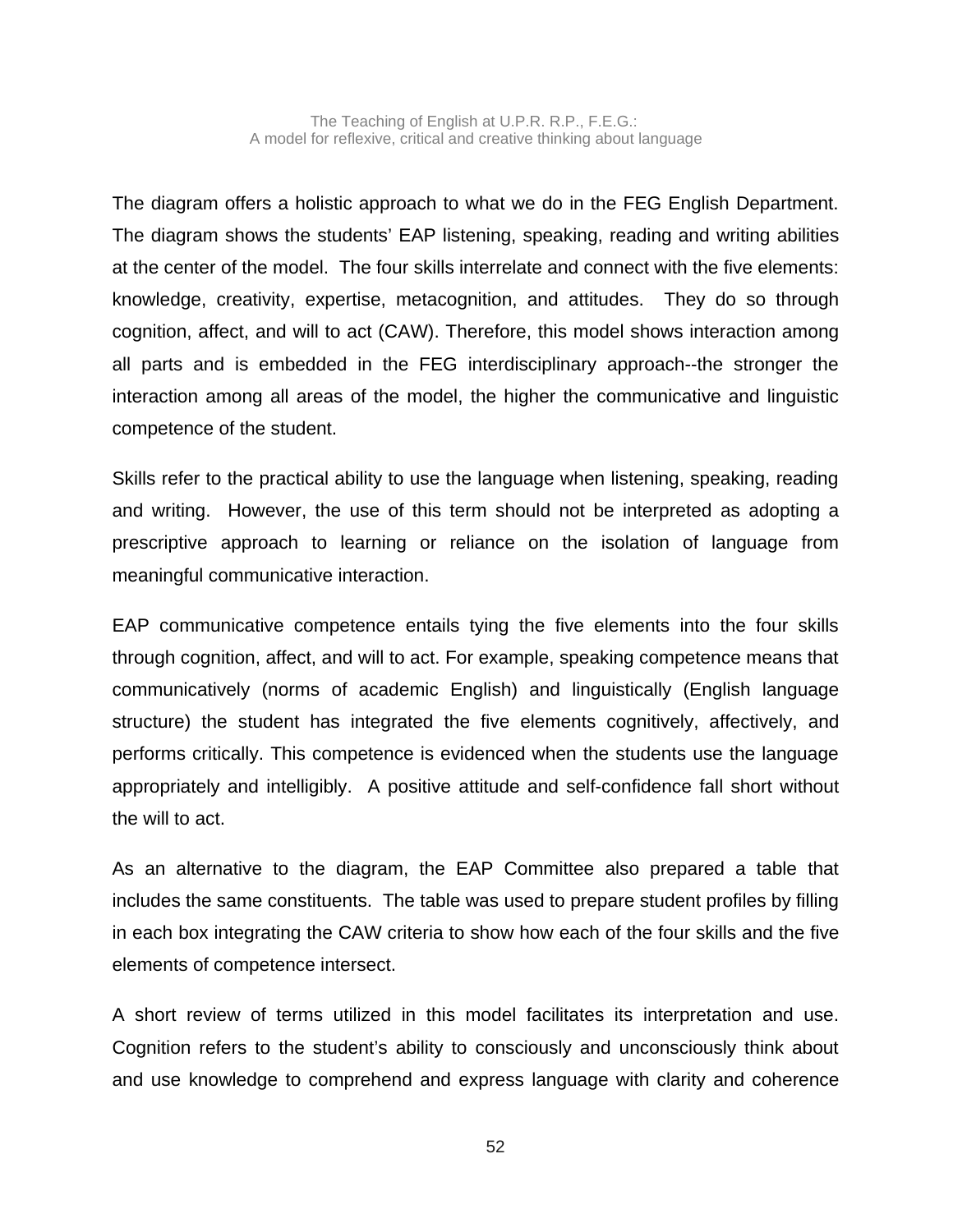through listening, speaking, reading, and writing. It also refers to the student's ability to explain parts of the linguistic system and communicative process. Demonstrating the complexity of cognitive ability, students become adept in the areas of phonology, lexicon, syntax, and semantics. The students' observable behaviors are an important measure of their cognitive development.

Affect refers to students' feelings and emotions toward the English language and their perception of their skills. The affective criterion includes factors such as student motivation, attitudes, perceptions, ideologies, and values. It also describes learning objectives that emphasize a feeling, a tone, an emotion, or a degree of acceptance or rejection (Krathwohl, 1964). Again, teachers rely on their experience and observations of student behaviors to assess and address affective needs and provide appropriate learning environments and strategies. Within this context, students also model such behaviors among peers.

Will to act refers to the level of awareness underlying students' performance, not merely the performance per se. Students observe their learning contexts and the challenges of learning English in Puerto Rico. Self-observation, coupled with more and more knowledge of their object of study, increases their confidence in using the language competently. When students feel capable, they will perform. If not, they will not act. Albert Bandura calls this belief "self-efficacy." As he states, it is "the belief in one's capabilities to organize and execute the courses of action required to manage prospective situations" (1995, p. 2). In other words, self-efficacy is a person's belief in his or her ability to succeed in a particular situation. Bandura describes these beliefs as determinants of how people think, behave, and feel (1994). He sees a person's attitudes, abilities, and cognitive skills comprising what is known as the self-system. Synonymously, will to act encompasses this complex and ever-evolving system.

A positive attitude and self-confidence fall short without the will to act. Will to act is an essential criterion since it is what moves the student to do something, to use the language, to make changes. Motivation alone is insufficient to achieve competence. As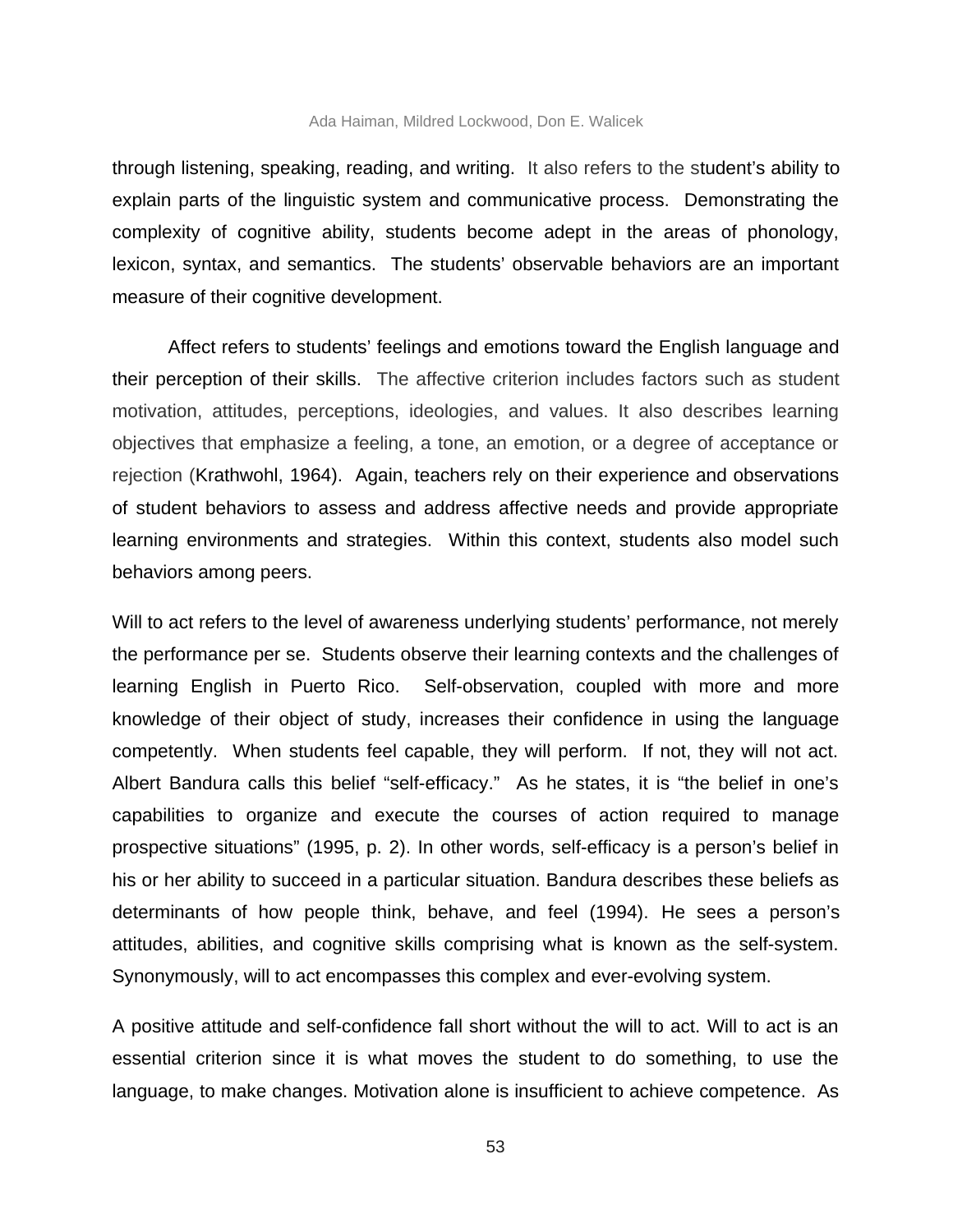colleagues confirmed in our workshop discussion, a student may be highly motivated to improve his speaking ability but not act to find strategies to confront the fear of speaking English. Or a skillful student who is already confident may not have the will to correct through conscious effort his/her most recurring errors. Thus, the will to act is the underlying force that moves students toward achieving communicative and linguistic competence in the four skill areas. It is more than just wanting to master English, competence requires engaging the mind in using the language intelligibly, effectively and appropriately.

For a better understanding of how the intersecting criteria of CAW work, let's look at the speaking example illustrating the interaction of the five elements through cognition, affect, and will to act. A typical student whose entry level is INGL 3161: Intensive Basic English, FEG's first level, will have the following speaking profile. Cognitively the student uses the process of literal translation to produce utterances in English, but lacks vocabulary to complete the task competently. Affectively, the student fears speaking English in public. Finally, in terms of will to act, the student has the desire or motivation to speak, but does not know enough about the complexity of the object of study to perform accurately and critically.

# **The 5 Elements of Competence**

Attitudes are the affective, ideological, and dispositional openness to language. Many students, because of prior negative experiences, are fearful of speaking English, feel they are unable to learn the language, or are antagonistic to the language because of ideological issues. The flip side of this, evident at the higher levels, is an over-confident attitude that may prevent them from refining their English language proficiency. These affective barriers must be overcome because negative attitudes can keep students from doing their best. Meyer and Turner's (2002) research discusses how this can occur. It indicates that emotion, motivation, and cognition are inseparable processes in classroom contexts. They advocate the need for theories that provide for the interaction of these processes, not theories that emphasize one process over the others (p. 112).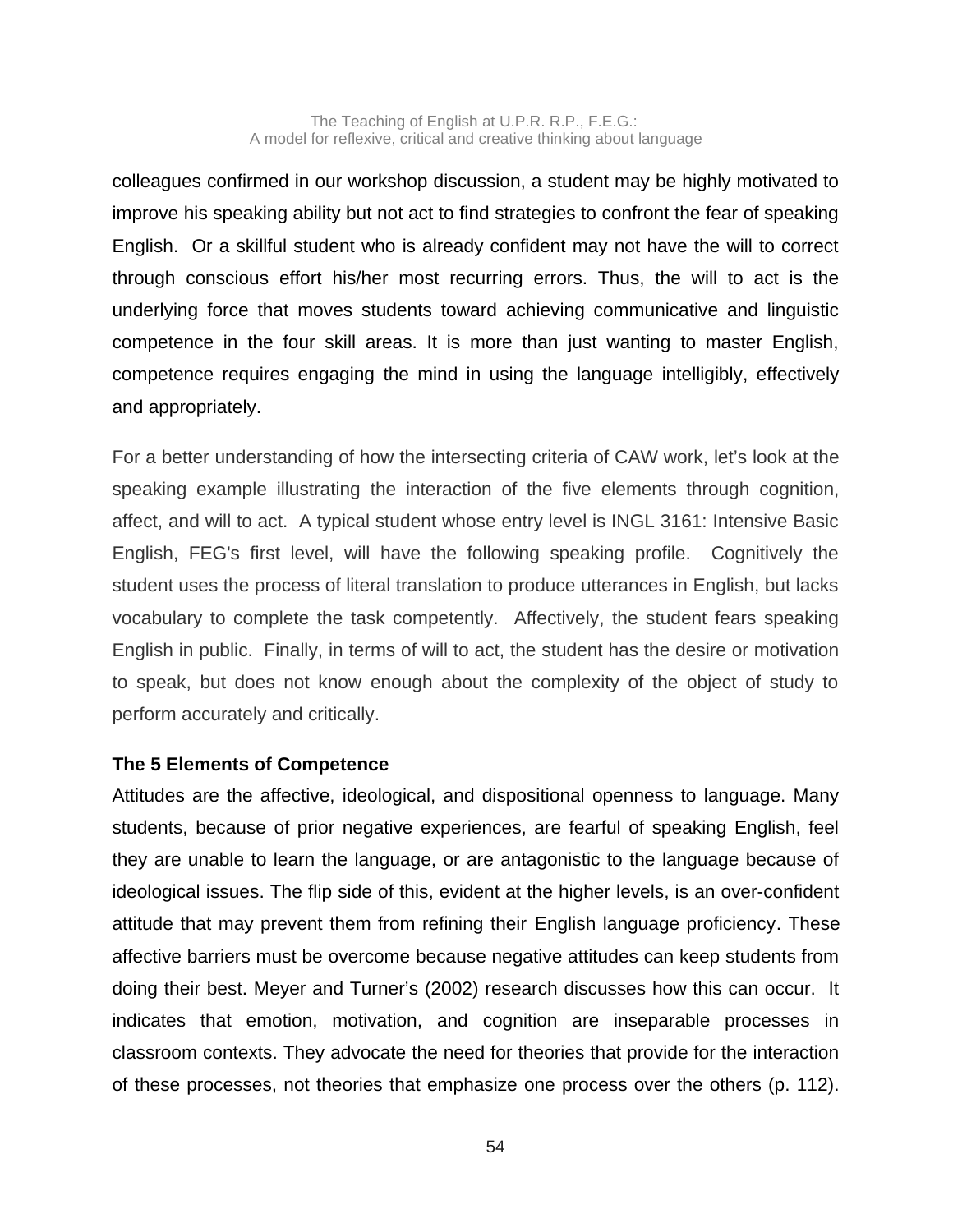This model emphasizes interaction.

Knowledge, in this model, refers to the ideas about the object of study. Students understand how different disciplines offer useful and complementary perspectives and information about the English language and the uses to which it is put. Different questions uncover different aspects of the object of study. From the integration of these perspectives arises the complexity of the object. It is this knowledge that allows them to understand how human language, and specifically English, works. Upon this foundation, students build an understanding of the indivisibility of linguistic and communicative competence.

Metacognition is the conscious awareness of the elements of communicative and linguistic competence. Students think about language in general as well as their strengths and weaknesses in the English language, including their most prominent errors, the cause of such errors (e.g., interference from L1, unfamiliarity with specific rules, limited vocabulary, fossilized grammatical forms), and how to correct them. Students think about what areas of Spanish linguistic and communicative competency can be transferred to English and what areas cannot. Students may also identify positive and negative ideas they have about themselves to evaluate the logic of their ideas and to assess their knowledge. As Goleman (1995) points out, developing metalinguistic competence strengthens the sense of self-efficacy making the person more willing to take risks and seek out more demanding challenges.

Once students have begun to understand their fears and the linguistic and communicative tasks that confront them, they are open to developing their expertise and creativity. To be an expert in the language requires external use based on internalized knowledge. By use, we mean not only instrumental use, but the ability to explain and defend usage of language. Therefore, expertise refers to when students can support their views with evidence, credit reliable sources, articulate their ideas clearly and coherently, both orally and in essays, and can also discuss the how and the why of these language usages. These are some of the requirements of the academic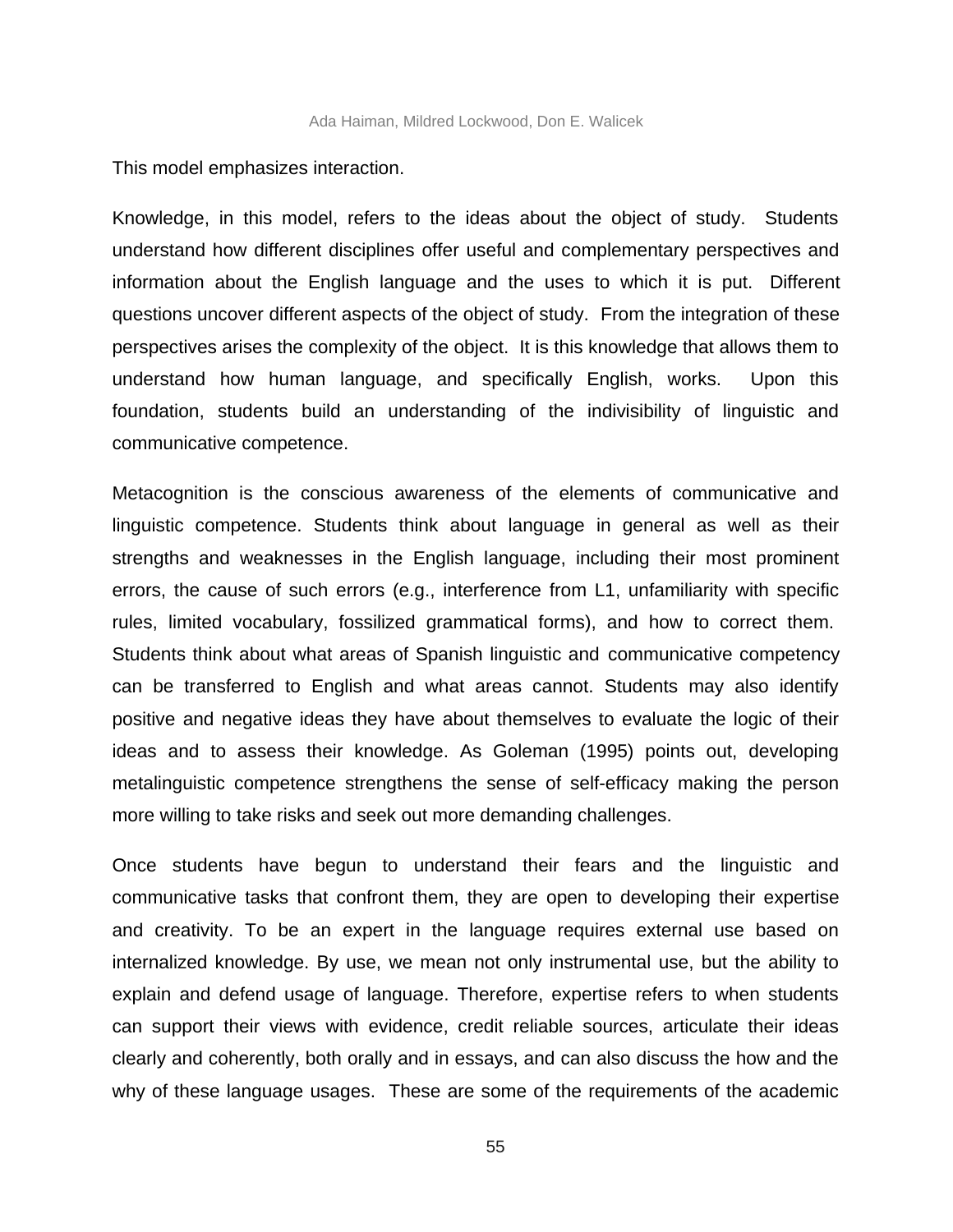register.

Creativity is the processes through which individuals construct meaning and/or express originality. Students' unique ways of putting words together to construct meaning are honored within the constraints of the English language system. They use the language both to express the ideas of others in their own words and to formulate their original ideas. Students also learn to express their ideas across different genres.

These five elements of competence work in coordination at all times despite the fact that exercises may be designed to focus on one or the other at specific moments. The model insists on the integration of its components and moves away from its antithesis, fragmentation.

# **Entry Level Profiles**

The following descriptions are adaptations of the working draft of student entry-level profiles prepared by professors for, Basic English 3101. Based upon their classroom experience with UPR students, professors produced the draft, bearing in mind the interaction of skills and elements under the constant influence of CAW. Subsequently, the EAP Committee adapted their work for the purposes of this paper.

# **Speaking**

Students at this level can construct meaningful speech and communicate despite their grammatical and lexical limitations. The classroom setting is probably the only opportunity they have to use spoken English because there are few domains for using English in Puerto Rico. Their language is limited to casual speech in an informal register.

At the cognitive level, students have sufficient vocabulary to sustain a conversation with little hesitation and to express their ideas intelligibly but false cognates, calques, and other L1 interference characterize their utterances. Because these students have more vocabulary than structure and very limited linguistic knowledge, special attention must be given to structural competence in using the English system as well as general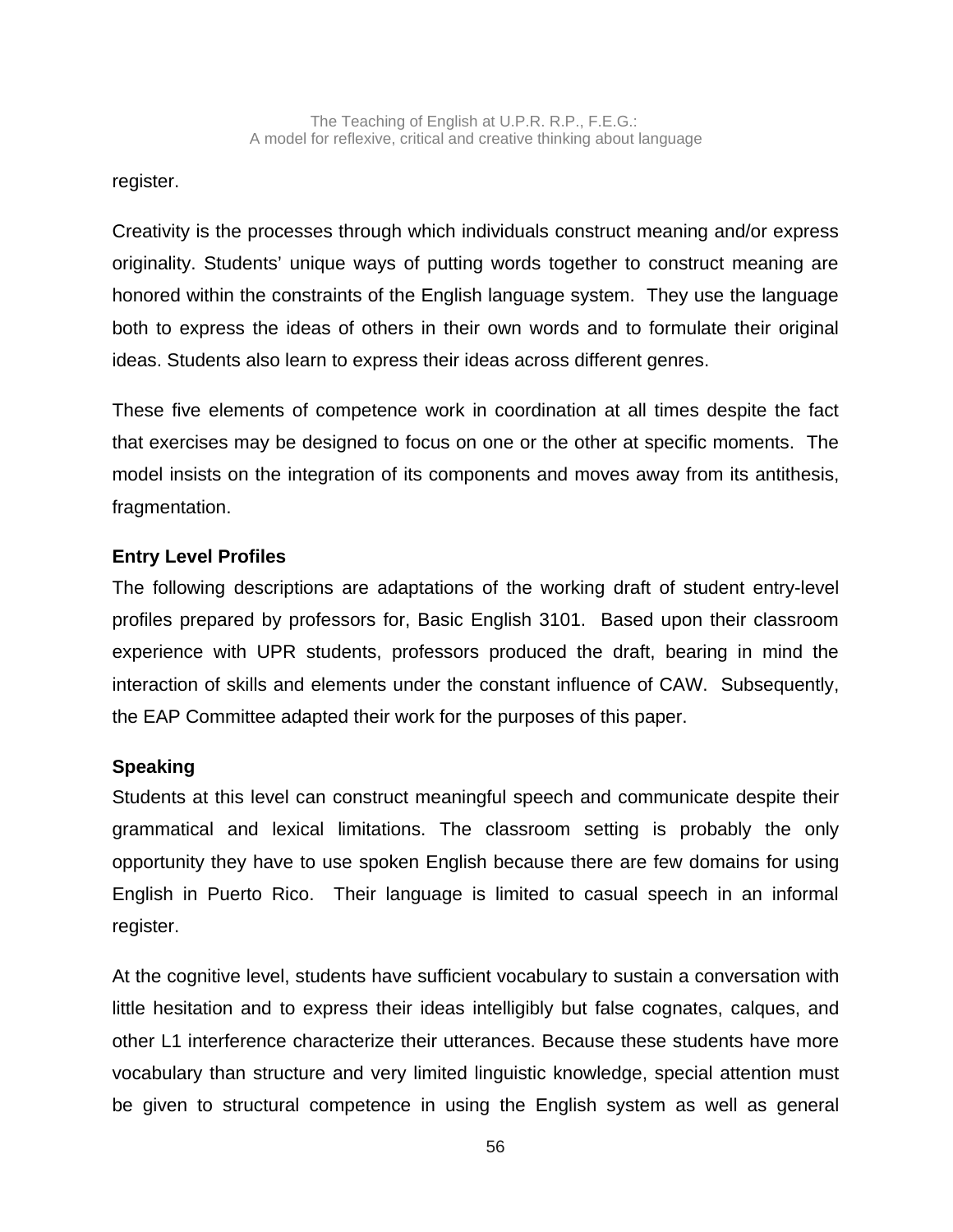linguistic theory. By May, they produce more formal and syntactically well-formed utterances supported by an understanding of what language is and how language works.

Affectively, students are relatively confident and enthusiastic speaking in front of others, and are not embarrassed by their mistakes. They get frustrated and switch to Spanish only when passionate about a topic. They are motivated by the idea that English plays a significant role in professional and career development and this translates into more interest. Initially, they don't give enough credit to their own potential. Eventually, however, they realize their knowledge, creativity and potential as language learners in academic settings. By May, students are open, aware and well disposed to working on their weaknesses.

Students' will to act is mediated by these cognitive and affective factors. They participate in class, persist, and take chances. These students want a good grade and therefore engage in speaking activities for oral evaluation, voluntarily share their ideas and contribute to lively class discussion. By May, they self monitor; they use errors as opportunities to learn, and consciously work on their weaknesses. Students have acquired awareness and proficiency in the formal academic register and improved their ability to create intelligible and academically appropriate speech.

### **Reading**

At the cognitive level, students have sufficient vocabulary and a basic sense of how words are structured into sentences to be able to read and understand texts with a clear underlying structure. They may, however, have to read the material several times for understanding but fail to do so. They are accustomed to textbooks that guide their reading with clues to understanding (e.g., bold type headings, dialogue boxes, vocabulary lists) and are, therefore, unable to determine on their own what is important. They can grasp the main idea but frequently miss details and tend to interpret texts very literally. They have difficulty following story lines that have a surprise twist or a non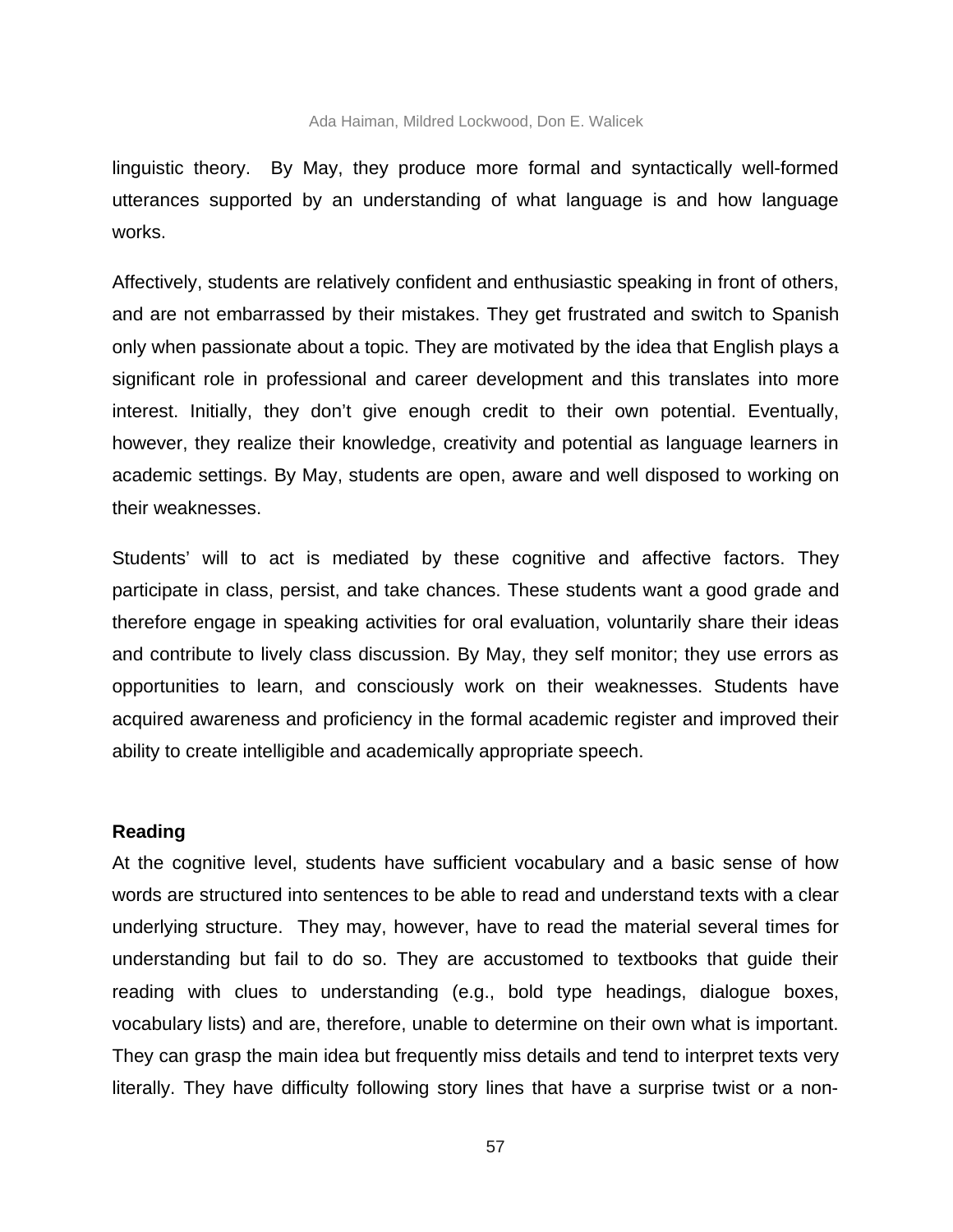standard format. They rely heavily on the use of Spanish-English dictionaries and on literal translations. By May, they can independently underline, annotate and summarize a reading as well as react critically. They will also have knowledge of discourse markers and how they connect parts of the text to one another resulting in better and speedier understanding of readings.

Affectively, students express that their reading in the English language is strictly for academic purpose and not for personal enjoyment. They are conscious of the importance of English in their college studies and career development, but are unaware of reading as a dialogue between the reader and the author. They are insecure about their own comprehension. By May, students demonstrate greater awareness of the interactive nature of the reading process and critical thinking skills.

In August, students lack the will to read critically expecting the teacher to explain and interpret the text for them. They are forced to read when they realize that the grade for class participation rests upon critical discussion of the assigned texts. By May, they have the will to read more than once, depend less on the dictionary and interact critically with the text. They understand that reading comprehension requires critical analysis and interpretation and thereby confront the reading tasks more competently.

# **Discussion**

What insight and advantages does a project such as the one at hand, which begins with the development of a theoretical model, offer?Does initiating the project at the level of theory rather than the examination of specific practices offer teachers, learners, and relevant university administrators specific advantages? Why not "just jump" to the development of curriculum and teaching materials? We suggest that this "theory-first" methodology offers two main advantages.

The first and perhaps most apparent advantage is that the theoretical model proposed encourages the review and rethinking of assumptions. The project itself has suggested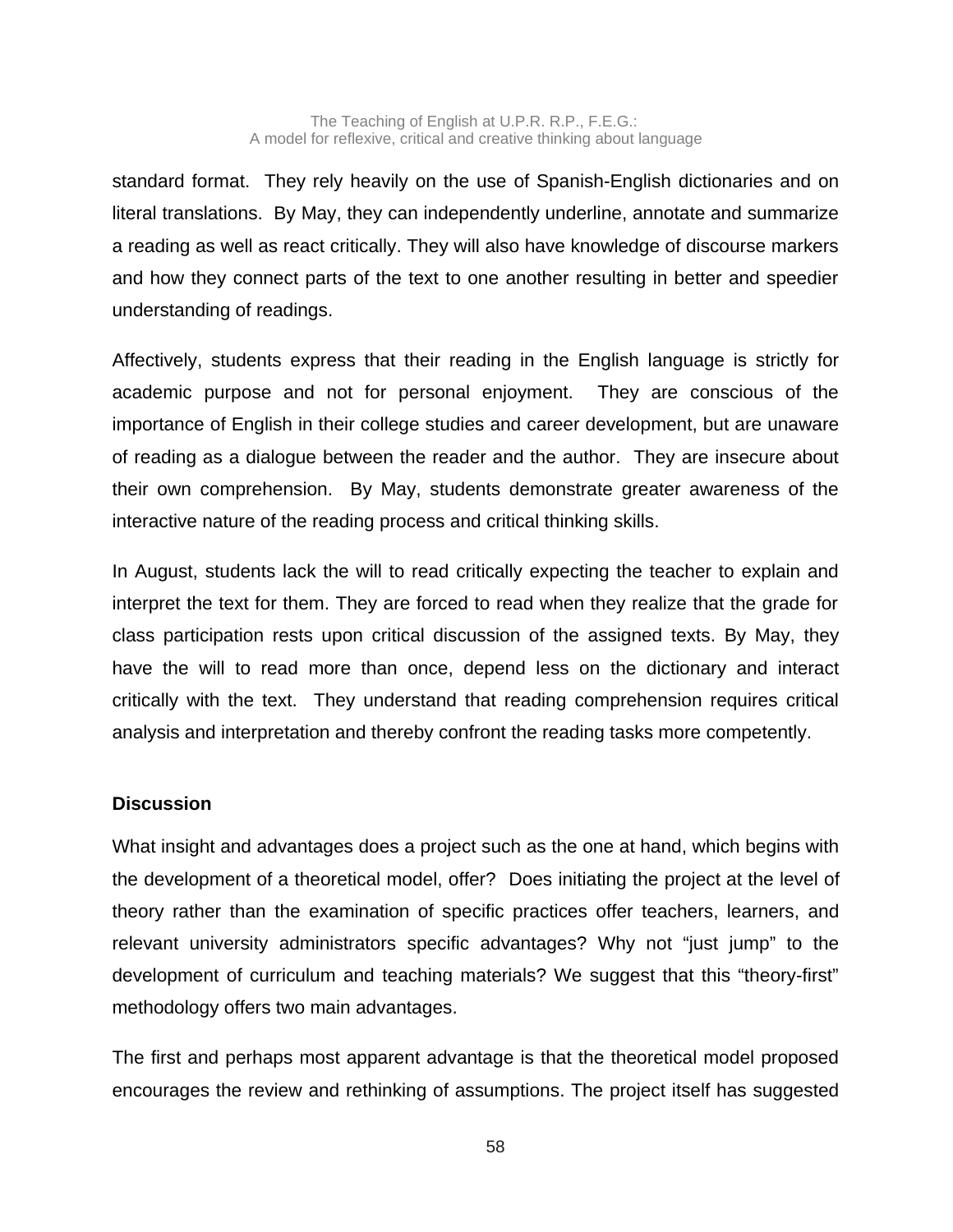#### Ada Haiman, Mildred Lockwood, Don E. Walicek

that these processes should precede the development of curriculum. The basic example of grammar illustrates the need to engage and re-examine quotidian assumptions: Even among language teachers, the concept "good grammar" is naturally and frequently associated with adherence to a didactic tradition that emphasizes a prescriptive approach to the accurate reproduction of decontextualized forms. The model presents grammar in a different light. Its multifaceted approach to representing the complexity of language and language learning underscores that the full complexity of the learning process includes a variety of factors that are simultaneously negotiated by the student. The model situates grammar as a resource for meaning-making. This involves engagement with a variety of elements, including expertise and creativity**.** It gives attention to all four skills, underscoring that each has pedagogical, social, and cognitive dimensions that should be imagined not only in isolation, but also in conversation with each other.

A second advantage is that of anchoring the larger assessment project in a theoretical model that paves the way for better and more effective teaching through the promotion of a knowledge-driven view of competence. Like the next stage in this larger project, the development of guidelines for teaching, it does not focus on the perspective of the teacher. However, it does allow a teacher to actively track and evaluate his or her progress in addressing various factors associated with language learning. Given that theory is often the result of a reflexive process, it promotes not a set of restraints to which the learner and teacher must conform, but a description that can assist teachers in visualizing and developing appropriate activities and instructional materials. More to the point, it addresses the specific beliefs, expectations, and understandings that are relevant to the EAP classroom. The model does not dictate "how to teach" and avoids the construction of a predetermined answer for a variety of challenges, concerns, and problems. The definitions and relationships it depicts suggest that communicative and linguistic competence emerge as the results of a diverse and dynamic set of elements and criteria that operate differentially across contexts and individuals.

The EAP committee became aware of issues and concerns about the process of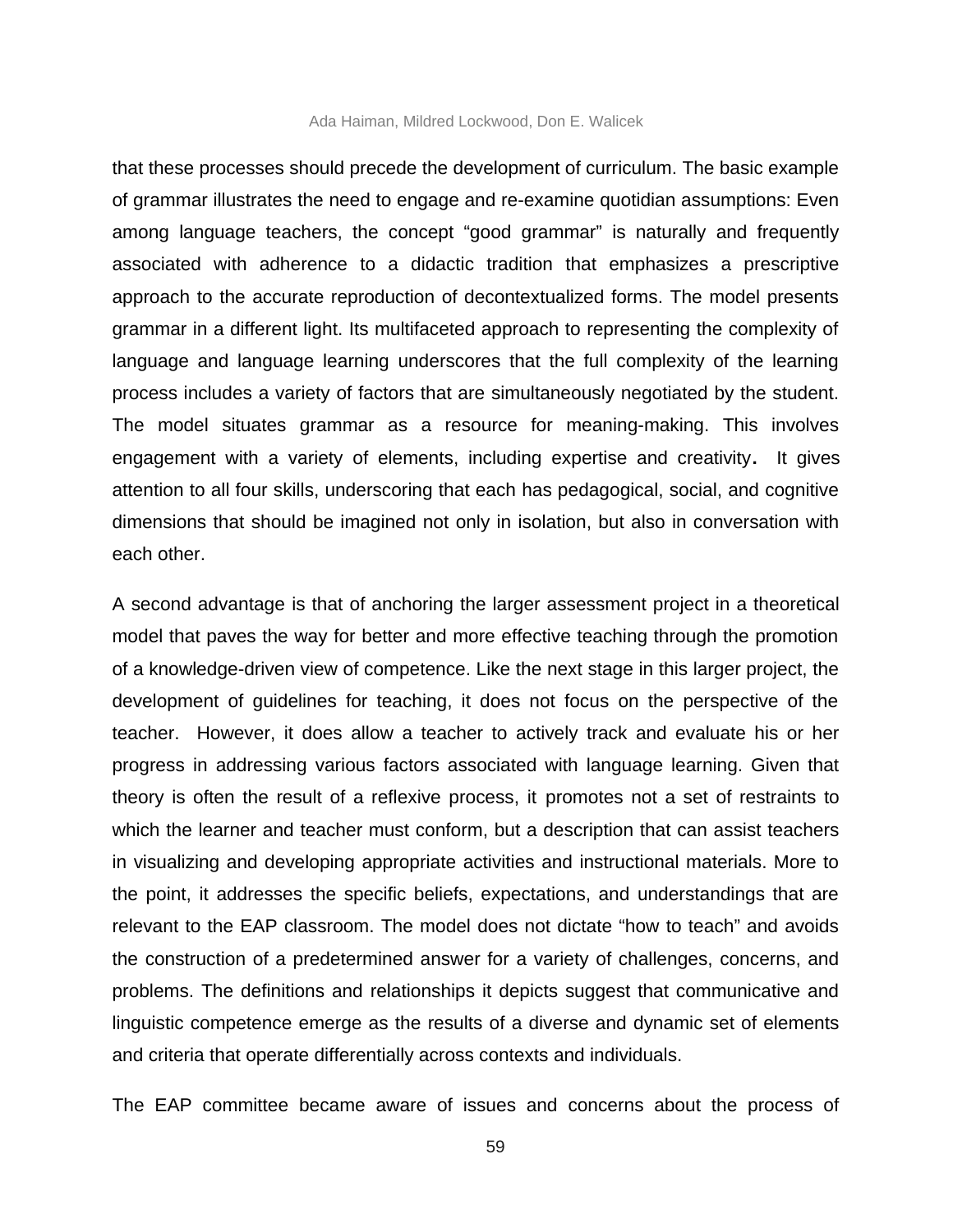designing and conceptualizing the model. Part of the challenge was constructing a model that unequivocally captured the dynamic integration of the parts. When the model was presented to staff, the concept of integration caused the most difficulty because of the habit of isolating parts and alienating concepts; this lead to traditional prescriptive fragmentation instead of the intended holistic view. It is important to point out that the order of the five elements is arbitrary. They are neither ranked nor prioritized in terms of importance, nor situated in a hierarchy. The order of the elements is discretionary, depending on student need and teachers' informed preferences.

While the EAP committee discussed the model with professors from different levels, confusion arose about distinguishing two concepts of CAW: will to act and affect. To clarify, we went to the original source, Hostos (1939/2000). In his book, *Moral Individuality*, Hostos discusses four components that intersect in human individuality: body, affect, will, and reason. The concept of will, according to Hostos, includes instinct, reflection, and desire. To fulfill will requires both reflection and execution. Reflection refers to the duty of guiding our will to confront acts that require sensibility, reason, and conscious awareness. Execution is operationalizing physical, moral or intellectual challenges.

The concept of will to act in our conceptual model follows Hostos in emphasizing both reflection and execution. Through practice, execution will become automatic and intuitive, but EAP requires careful use of language, therefore, reflection must become a habit of mind. For Hostos, it is not in the act that you measure will, but in the reflection that precedes the act. Will is the commitment to think first—that is the foundation of action, the thinking itself, not the concrete behavior that arises. For example, professors at times ask students to write an entire paragraph in the simple present tense as a practice exercise. This exercise requires only mechanical repetition. An understanding of the meaning of tense and how it functions to relate actions to each other in time demands more thinking and understanding concerning the complexities and challenges of language. Therefore, contrary to the mechanical exercise, a more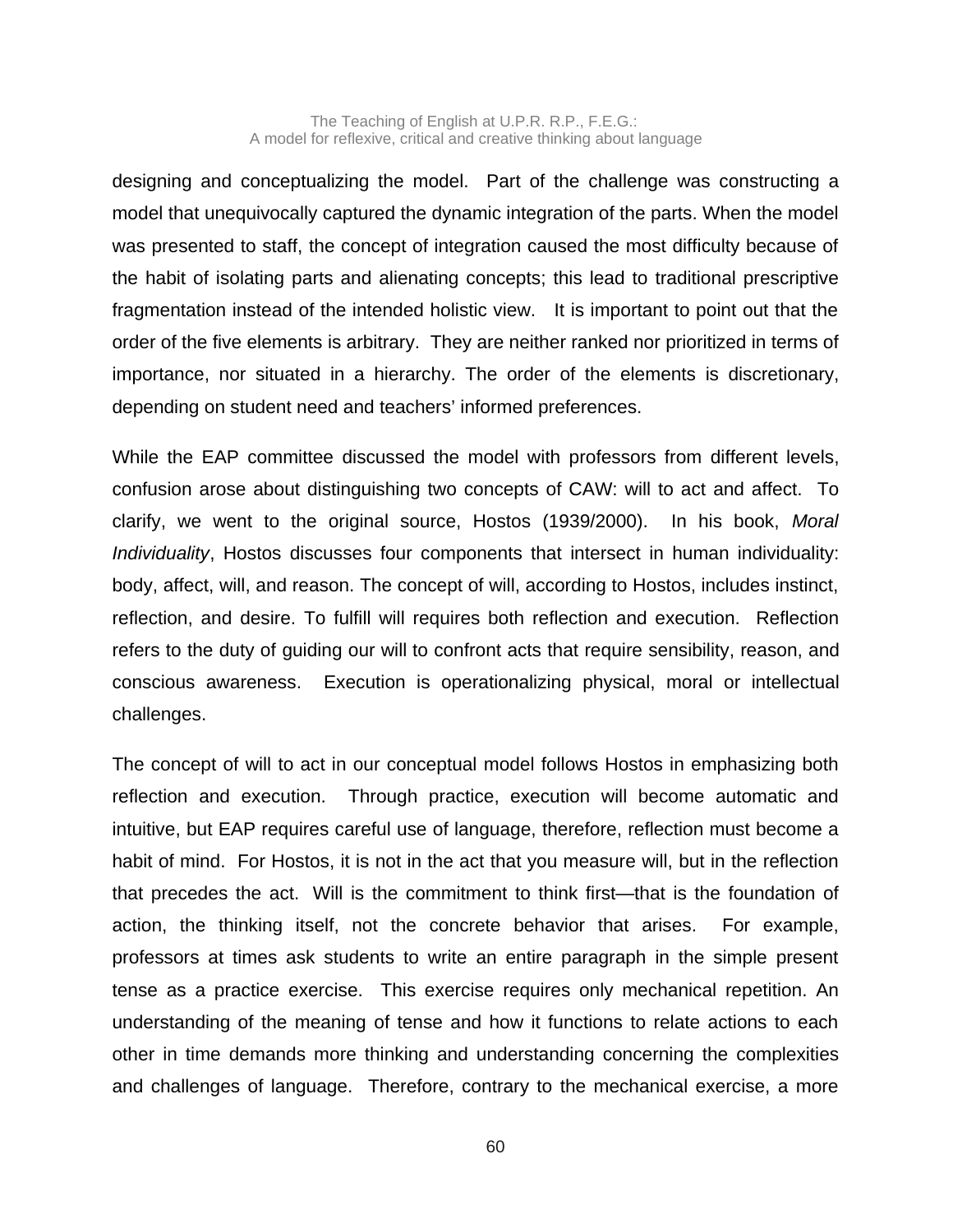natural one would encourage students to reflect on their own language use and execute the changes they need to use language more meaningfully and formally. Communicative and linguistic competence requires making choices.

Therefore, will to act must be understood on Hostos's terms, as the result of a long thoughtful process. Will to act requires awareness of students' own difficulties, thought, and commitment to transform their communicative and linguistic competence. We agree with Hostos's concept of will and realize now that the difficulty professors faced in conceptualizing will as situated in the model resulted from uncertainty about its meaning**.** Cognitive and affective factors cannot be separated from students' will to act. If a student is unable to comprehend the task at hand, and feels frustrated and incapable of performing correctly, he or she will refrain from the task Thus, in order to transform a negative end result, students have to enter a process of conscious awareness of CAW as criteria for their own competence. CAW depicts what professors should look for and promotes transformation. The rest is up to the students.

One shortcoming we would like to discuss and which is important to remedy in order to complete this first stage of our task implicates the entry-level profiles. Initially, to avoid a deficit approach, the entry level profiles were written from the perspective of what students could do when they arrived in class in August. We continue to think this was a good thing—validate what students bring to the classroom. But, we now realize that we also need to specify what they cannot do. It is this last part, that some may interpret negatively as deficits, that we most need to progress to the next stage--the teaching model. Thus, the entry level profiles would be more helpful if they included what we will teach at this level. We do not see this as a "deficit" because this model clearly shows the complexity of learning, therefore "deficit" is both a misnomer and an oversimplification. In this model, errors are a fundamental part of the process, the food for metacognition, if you will. Therefore, not knowing something is not a "deficit" but an asset, a door that gives access to new knowledge. Our reluctance to fall into a "deficit approach" and our recovery from this error is another example of the model in practice. Discussion, analysis and openness to change helped us free ourselves from the deficit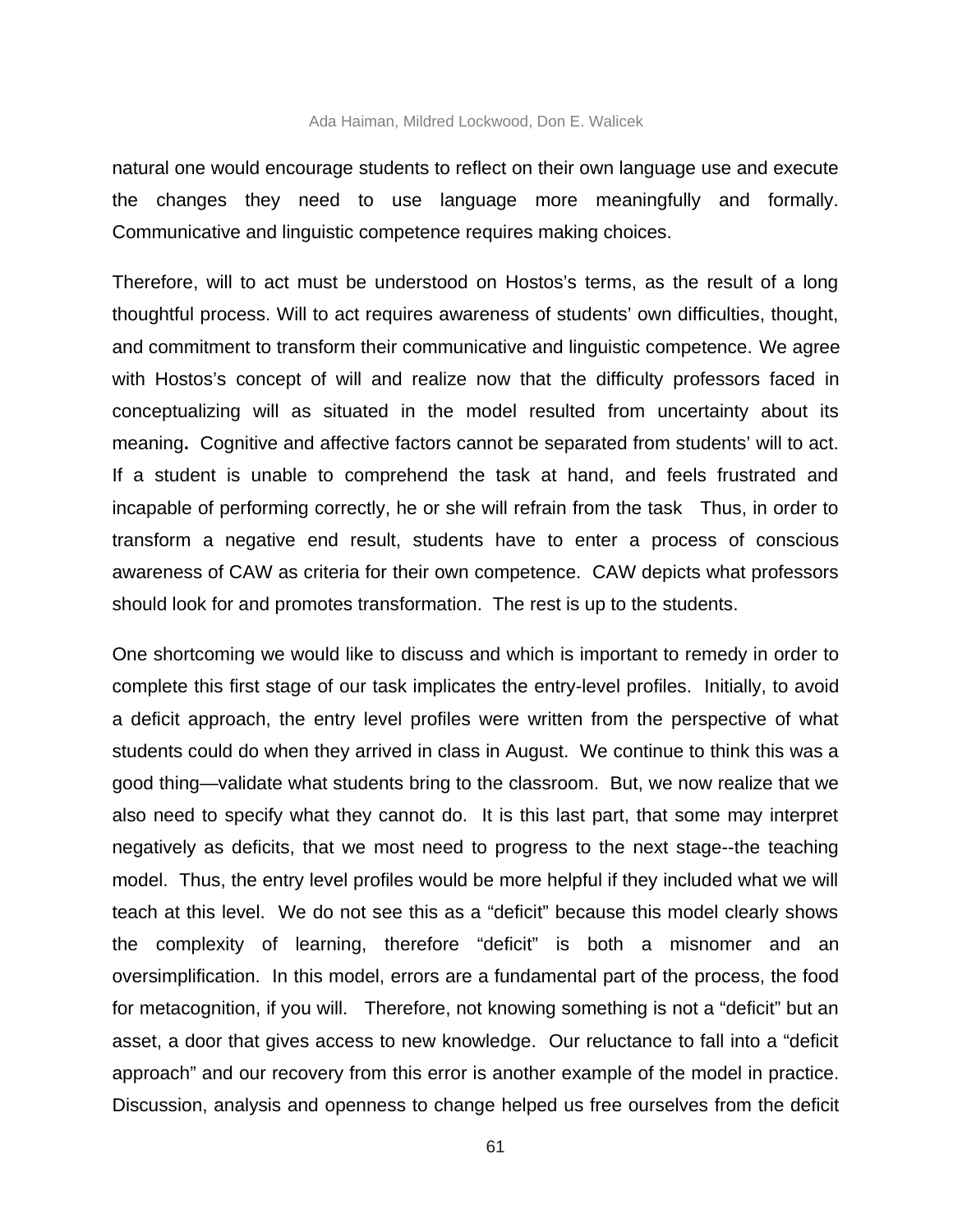discourses that limited the usefulness of the profiles. To assess student need is not to say they are needy or deficient but to recognize we have our work cut out for us, we know what that work is, where we are headed and the outcomes we strive to achieve.

Another challenge related to writing the entry level profiles took the form of complaints about the lack of hard data to support the descriptions of student abilities and needs. We advance the following discussion to contextualize and address this complaint.

First, there are different forms of data and some abstracting incurs in analyses of all data. For example, we certainly do not have concrete, hard data of blood pressure measures, brain activity, heart rate, etc. with which to measure the affective factor of fear. Despite this fact, most of us, at one time or another have alluded to "fear" as the underlying cause of lack of participation for some students. How do we come to such a conclusion? We do so using behavioral cues that are read off non-verbal language (e.g. tension, reluctance, seat preference). Part of our job is to observe and interpret behaviors. Acute observation coupled with empathy goes a long way in sizing up a group and tailoring curriculum to their needs. Obviously, we cannot categorically say what is going on in students' minds. That is not the intention; instead, the intention is to use our experience and expertise as teachers to describe our students. [4](#page-23-0)

In other words, as teachers, we are eternally cast in the role of educational researcher. Classroom inquiry forms an integral part of our job. We should be constantly inquiring into students' CAW development not only by asking them questions but also by asking ourselves questions and observing the data before us. For those who have requested concrete examples of the behaviors to be looked for, we can suggest that for auditory comprehension we can look for concentration or distraction, look for responses that address the question directly versus those that are only in the thematic ballpark or those that show no understanding of the question being posed.

<span id="page-23-0"></span><sup>4</sup> See departmental assessment projects, especially Dr. Janine Santiago's data on professors' academic preparation and experience:

http://sites.google.com/site/departamentoingl/avaluo/informes-avaluo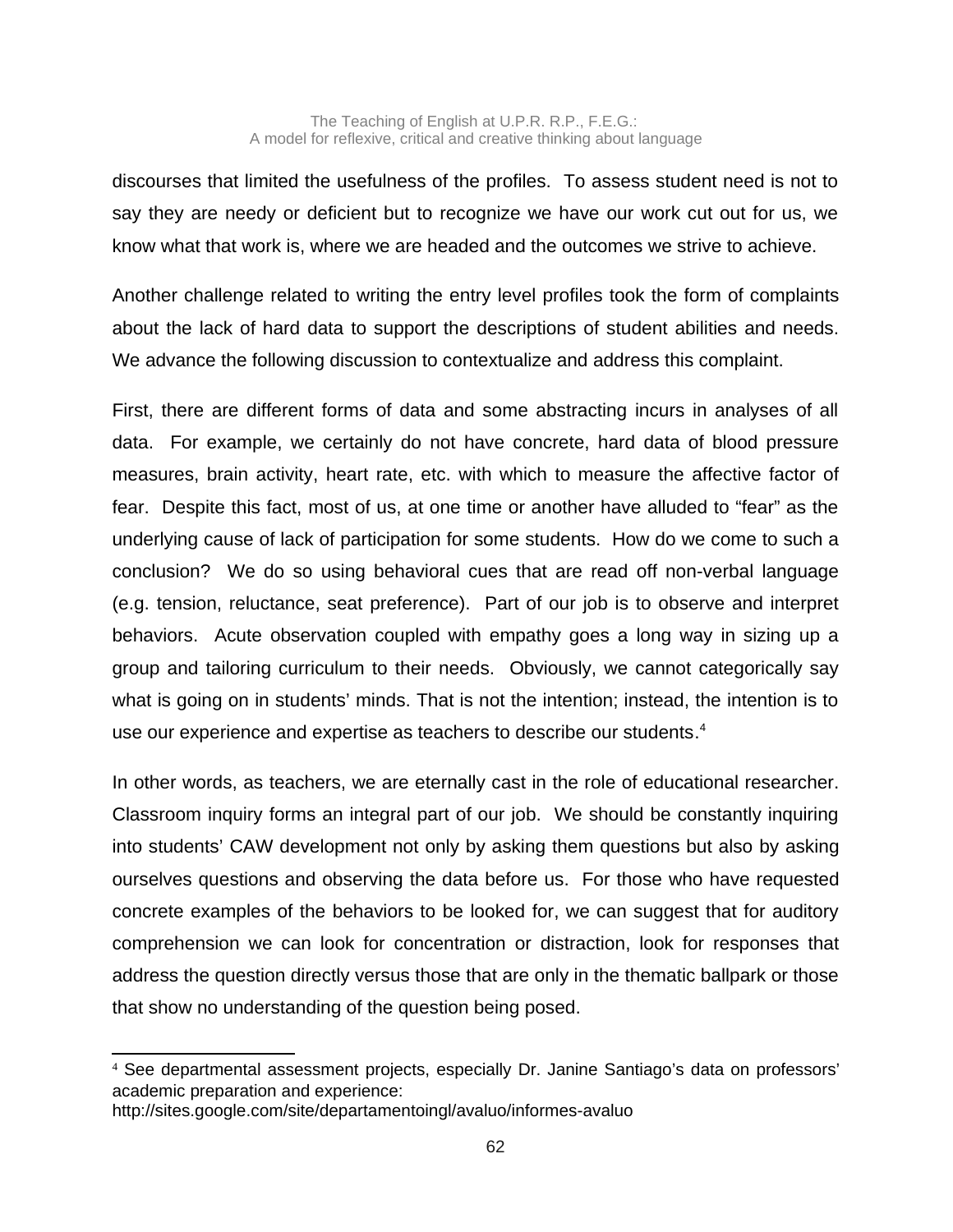#### Ada Haiman, Mildred Lockwood, Don E. Walicek

The objection that professors cannot talk about or describe what students are feeling or thinking directly contradicts our daily practice. How is it that they are ready to say in their outlines that they develop critical thinking but hesitate when asked to write a profile because they have no hard data with which to evaluate thinking? Where is their evidence that they develop critical thinking in their classrooms? How do they assess their own practice? This project strives to insure that the faculty know their students and on the basis of their experience know how to better serve them. Everything professors do in their classrooms: acute observations, discussions, written assignments, tests and grades, among others, tell us what students are thinking, feeling and learning. This is our hard data.

To aspire to a teaching model and the other procedures and activities contemplated above as the five stages of this ongoing project, faculty members should produce student profiles based on our own informed observations of behaviors: in class, on exams and exercises as well as during individual conferences and other interactions. Consensus on the model and the profiles will allow us to strengthen curriculum. We must emphasize that consensus requires honest and prolonged discussion.

The objective of this model is to give insight into what our educational task is through an understanding of how the factors that make up the model are integrated in intellectual development. Linguistic and communicative competence derives from the mental interweaving of these factors—the model shows the different types of input engaged in the mental processes. Understanding and contemplating the model and the complexity of language learning as a mental process engaging all body systems, social context and varied input will prepare us for better teaching.

We cannot end this discussion without emphasizing the richness of this experience. At first, when the task was assigned to us as an ad hoc departmental committee, it just meant more work. But, as we began to organize how to tackle it, we found we had to ask ourselves fundamental questions about language, language education, institutional mission and our personal goals as teachers. The model grew out of the method we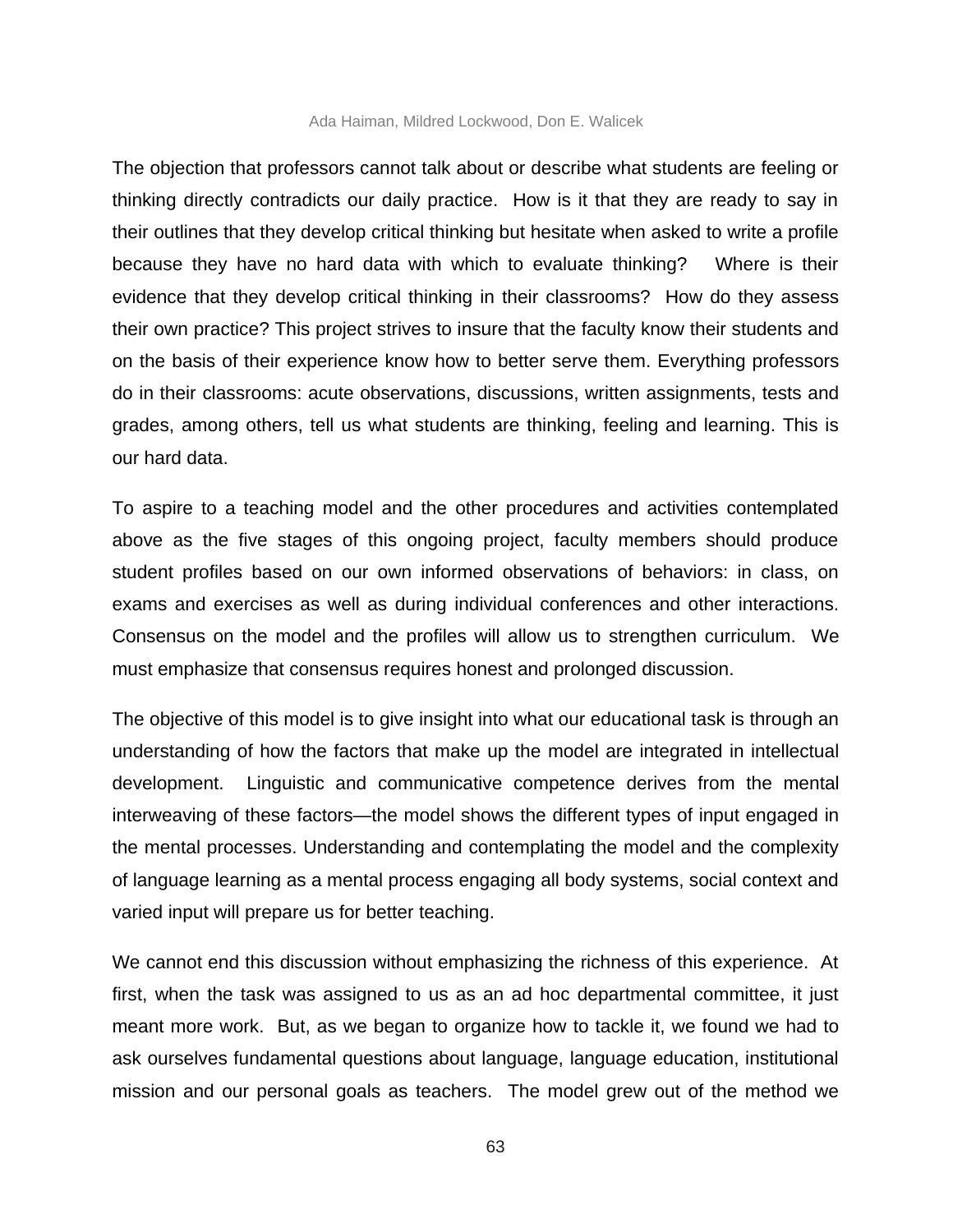The Teaching of English at U.P.R. R.P., F.E.G.: A model for reflexive, critical and creative thinking about language

used and the method we used constituted an implementation of the model—there was no distinguishing them as they fused organically. This dynamism became an ingredient we would henceforth strive to inject into other meetings and into our classrooms. Our work evolved as an implementation of the model. We found that although we were experienced teachers with much in common in terms of our teaching goals, our ideas about language and learning differed considerably. Because we like and respect each other, we were open to the views of the others and did not feel vulnerable about voicing our confusions or confessing our ignorance. In other words, the meetings were safe, collaborative and nurturing as the classroom should be. Upon completion of the task, we felt we had learned much about our students, our curriculum and ourselves. We realized that we cannot ask students to enter the process required by this model unless the professors have experienced it themselves. Without reflection and awareness there is no opening to integration, collaboration, depth or creativity and therefore, no space for change.

#### **References**

- Bandura, A. (1994). Self-efficacy. In *Encyclopedia of human behavior* V. S. Ramachaudran (Ed.), (Vol. 4, pp. 71-81). New York: Academic Press.
- Bandura, A. (1995). *Self-efficacy in changing societies*. Cambridge University Press.
- Brodber, E. (1988). *Myal*. London: New Beacon.
- Festinger, L. (1957). *A theory of cognitive dissonance*. Stanford, CA: Stanford University Press.
- Gazzaniga, M.S. (1998). *The mind's past*. Berkeley: University of California Press, 1998.
- Goleman, D. (1995). *Emotional intelligence: Why it can matter more than IQ*. New York: Bantam Books.
- Grupo para el estudio de las competencias lingüísticas: Proyecto del American Council on Education.(1998). Quintero, Duckett, Montes, Pousada, Perez, Sandin, Krasinski, Castaner, Cruz, Pinero, Alvarado, Canino, Lopez, Sepulveda. *Las competencias Lingüísticas para un nuevo Bachillerato.* Rio Piedras:UPR.

Haiman, A. (2006). Erna Brodber's Myal: Theorizing Though Narrative.